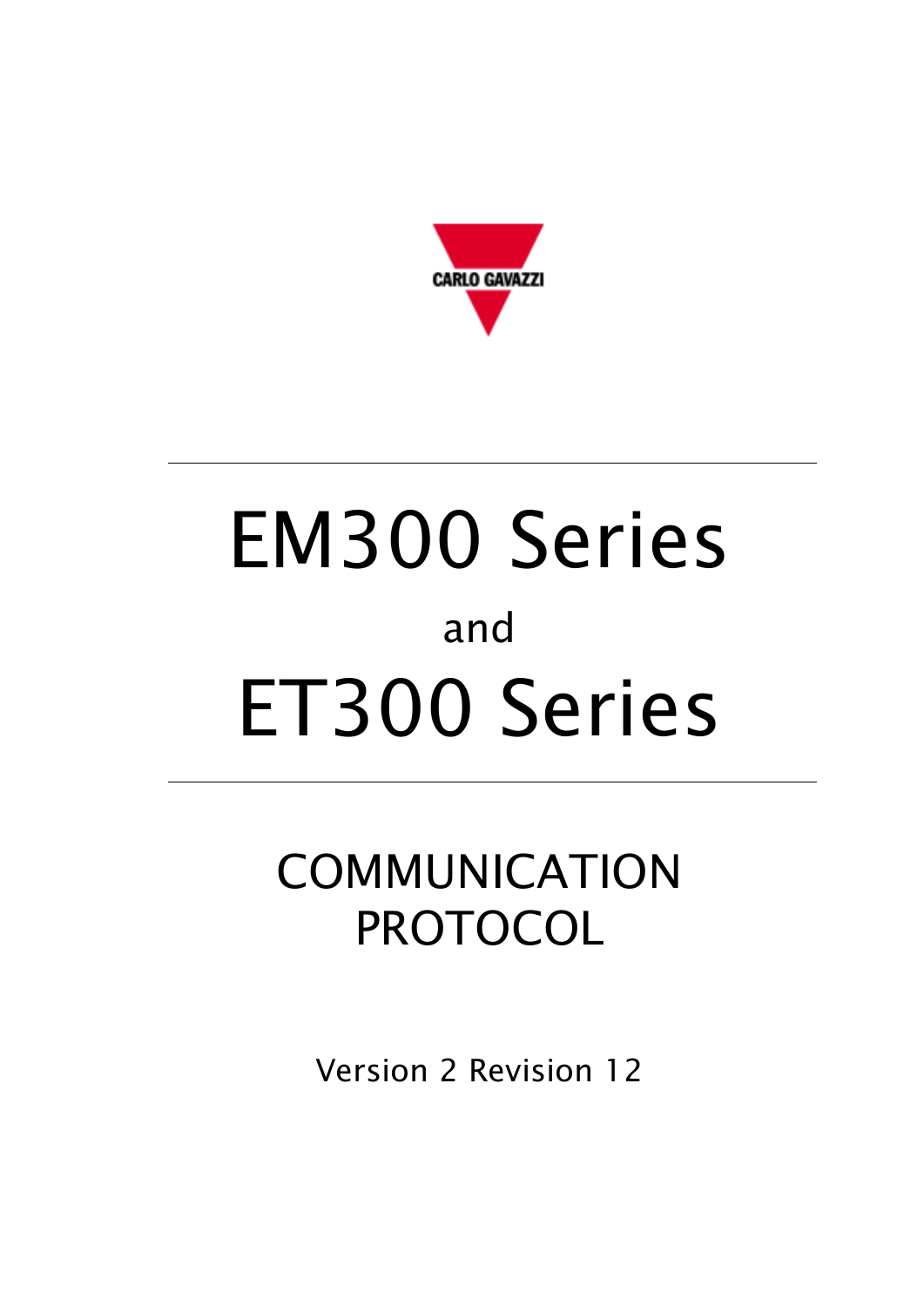# **Index**

| 1.1          |  |
|--------------|--|
| 1.2          |  |
| 1.2.1        |  |
| 1.2.2        |  |
| 1.2.3        |  |
| 1.2.4        |  |
| 1.2.5        |  |
| 1.3          |  |
| 1, 3, 1      |  |
| 1.3.2        |  |
| $\mathbf{2}$ |  |
|              |  |
| 2.1          |  |
| 2.2          |  |
| 2.3          |  |
| 2.4          |  |
| 2.5          |  |
| 2.6          |  |
| 2.7          |  |
| 2.7.1        |  |
| 2.7.2        |  |
| 2.7.3        |  |
| 2.7.4        |  |
| 2.7.5        |  |
| 2.76         |  |
| 2.7.7        |  |
| 2.7.8        |  |
| 2.7.9        |  |
| 2.7.10       |  |
| 3            |  |
|              |  |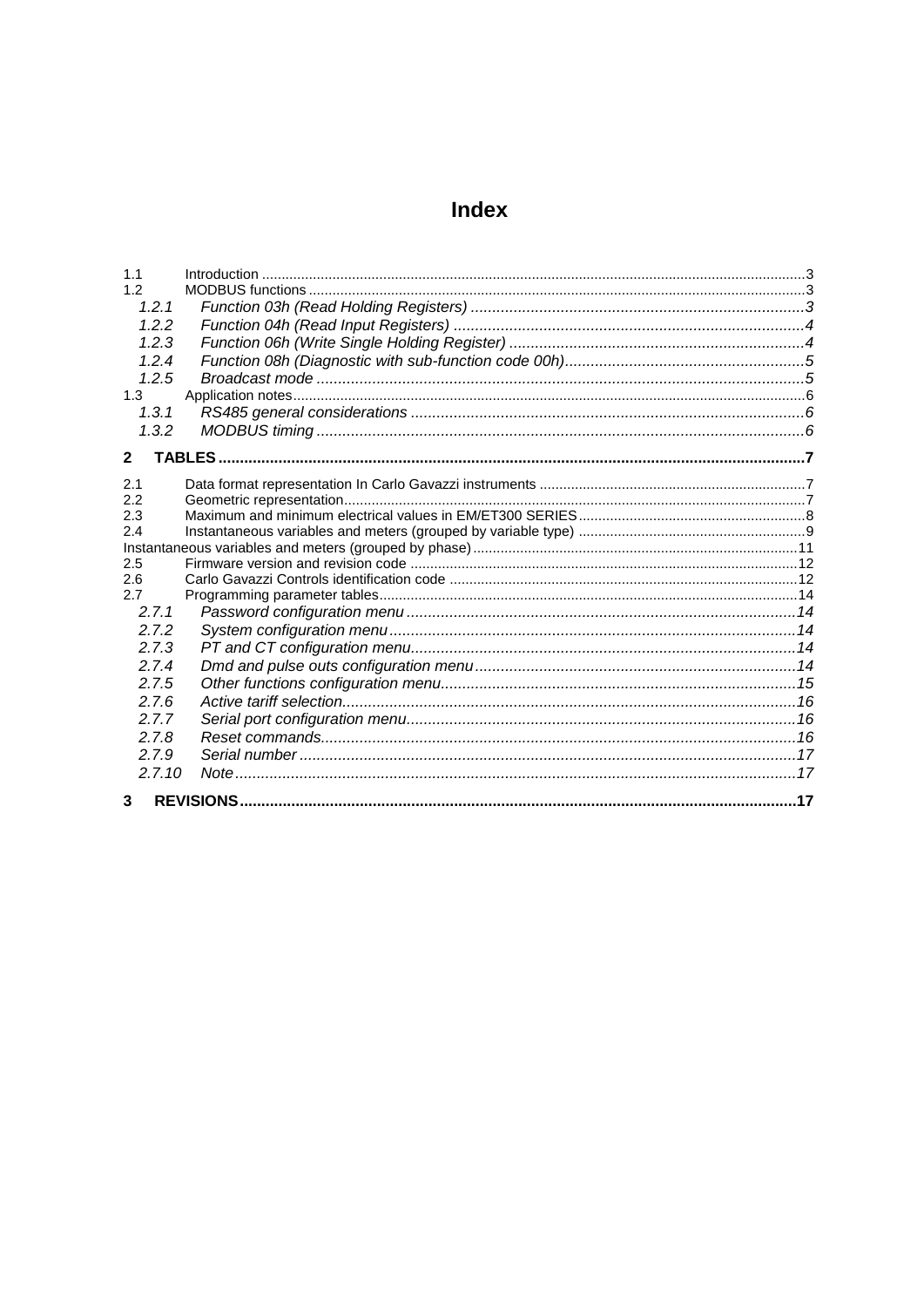#### <span id="page-2-0"></span>**1.1 Introduction**

The RS485 serial interface supports the MODBUS/JBUS (RTU) protocol. In this document only the information necessary to read/write from/to EM/ET300 SERIES has been reported (not all the parts of the protocol have been implemented).

For a complete description of the MODBUS protocol please refer to the latest revision of the "Modbus Application Protocol" document that is downloadable from the [www.modbus.org](http://www.modbus.org/) web site.

#### <span id="page-2-1"></span>**1.2 MODBUS functions**

These functions are available on EM/ET300 SERIES:

- Reading of n "Holding Registers" (code 03h)
- Reading of n "Input Register" (code 04h)
- Writing of one "Holding Registers" (code 06h)
- Diagnostic (code 08h with sub-function code 00h)
- Broadcast mode (writing instruction on address 00h)

#### **IMPORTANT:**

- 1) In this document the "Modbus address" field is indicated in two modes:
	- 1.1) "**Modicom address**": it is the "6-digit Modicom" representation with Modbus function code 04 (Read Input Registers). It is possible to read the same values with function code 03 (Read Holding Registers) replacing the first digit ("3") with the number "4".
	- 1.2) "**Physical address**": it is the "word address" value to be included in the communication frame.
- 2) The functions 03h and 04h have exactly the same effect and can be used indifferently.
- 3) The communication parameters are to be set according to the configuration of the instrument (refer to EM/ET300 SERIES instruction manual)

#### <span id="page-2-2"></span>1.2.1 Function 03h (Read Holding Registers)

This function is used to read the contents of a contiguous block of holding registers (word). The Request frame specifies the starting register address and the number of registers to be read. It is possible to read maximum 50 registers (words) with a single request, when not differently specified.

The register data in the response message are packed as two bytes per register (word), with the binary contents right justified within each byte. For each register, the first byte contains the high order bits (MSB) and the second contains the low order bits (LSB).

#### Request frame

| <b>Description</b>             | Lenath  | Value               | <b>Note</b>          |
|--------------------------------|---------|---------------------|----------------------|
| Physical address               | byte    | 1 to F7h (1 to 247) |                      |
| Function code                  | byte    | 03h                 |                      |
| Starting address               | 2 bytes | 0000h to FFFFh      | Byte order: MSB, LSB |
| Quantity of registers (N word) | 2 bytes | 1 to 14h (1 to 20)  | Byte order: MSB, LSB |
| <b>CRC</b>                     | 2 bytes |                     |                      |

#### Response frame (correct action)

| <u>INGODONIJO HUMIJO I ODITOOL UUMOHIJ</u> |               |                     |                      |  |  |
|--------------------------------------------|---------------|---------------------|----------------------|--|--|
| <b>Description</b>                         | Lenath        | Value               | <b>Note</b>          |  |  |
| Physical address                           | byte          | 1 to F7h (1 to 247) |                      |  |  |
| Function code                              | byte          | 03h                 |                      |  |  |
| Quantity of requested bytes                | byte          | N word $*$ 2        |                      |  |  |
| Register value                             | $N^*$ 2 bytes |                     | Byte order: MSB, LSB |  |  |
| <b>CRC</b>                                 | 2 bytes       |                     |                      |  |  |

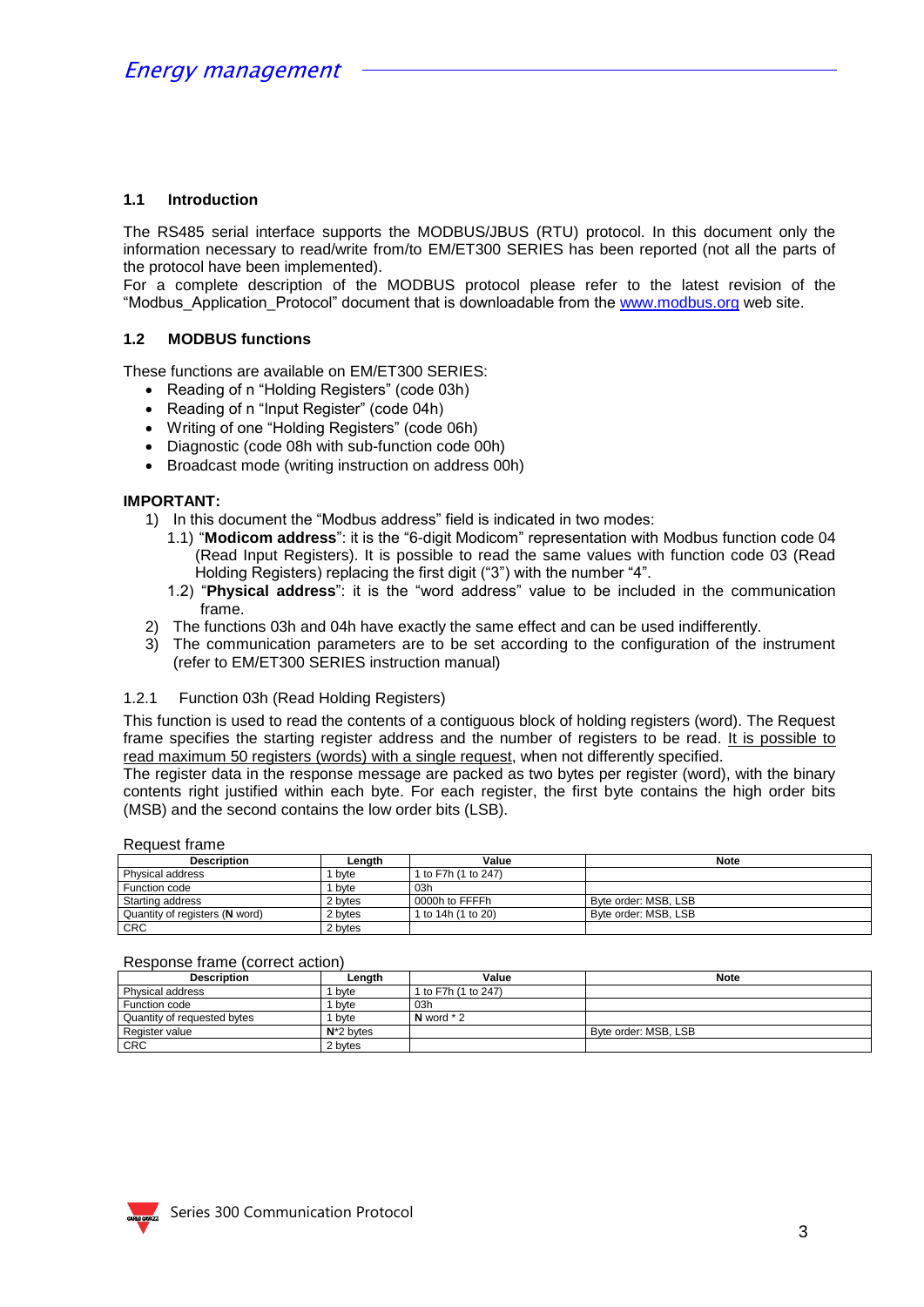#### Response frame (incorrect action)

| <b>Description</b> | Lenath  | Value                         | <b>Note</b>               |  |
|--------------------|---------|-------------------------------|---------------------------|--|
| Physical address   | byte    | 1 to F7h (1 to 247)           | Possible exception :      |  |
| Function code      | byte    | 83h                           | 01h: illegal function     |  |
| Exception code     | byte    | 01h, 02h, 03h, 04h (see note) | 02h: illegal data address |  |
| <b>CRC</b>         | 2 bytes |                               | 03h: illegal data value   |  |
|                    |         |                               | 04h: slave device failure |  |

#### <span id="page-3-0"></span>1.2.2 Function 04h (Read Input Registers)

This function code is used to read the contents of a contiguous block of input registers (word). The Request frame specifies the starting register address and the number of registers to be read. It is possible to read maximum 50 register (word) with a single request, when not differently specified. The register data in the response message are packed as two bytes per register (word), with the binary contents right justified within each byte. For each register, the first byte contains the high order bits (MSB) and the second contains the low order bits (LSB).

#### Request frame

| <b>Description</b>             | Lenath  | Value               | <b>Note</b>          |
|--------------------------------|---------|---------------------|----------------------|
| Physical address               | byte    | 1 to F7h (1 to 247) |                      |
| Function code                  | byte    | 04h                 |                      |
| Starting address               | 2 bytes | 0000h to FFFFh      | Byte order: MSB, LSB |
| Quantity of registers (N word) | 2 bytes | 1 to 14h (1 to 20)  | Byte order: MSB, LSB |
| <b>CRC</b>                     | 2 bytes |                     |                      |

#### Response frame (correct action)

| <b>Description</b>          | Length        | Value               | <b>Note</b>          |
|-----------------------------|---------------|---------------------|----------------------|
| Physical address            | byte          | 1 to F7h (1 to 247) |                      |
| Function code               | byte          | 04h                 |                      |
| Quantity of requested bytes | byte          | $N$ word $*$ 2      |                      |
| Register value              | $N^*$ 2 bytes |                     | Byte order: MSB, LSB |
| <b>CRC</b>                  | 2 bvtes       |                     |                      |

#### Response frame (incorrect action)

| <b>Description</b> | Lenath  | Value               | <b>Note</b>               |
|--------------------|---------|---------------------|---------------------------|
| Physical address   | byte    | 1 to F7h (1 to 247) | Possible exception :      |
| Function code      | byte    | 84h                 | 01h: illegal function     |
| Exception code     | byte    | 01h. 02h. 03h. 04h  | 02h: illegal data address |
| <b>CRC</b>         | 2 bytes |                     | 03h: illegal data value   |
|                    |         |                     | 04h: slave device failure |

#### <span id="page-3-1"></span>1.2.3 Function 06h (Write Single Holding Register)

This function code is used to write a single holding register. The Request frame specifies the address of the register (word) to be written and its content.

The correct response is an echo of the request, returned after the register content has been written.

#### Request frame

| Description      | Lenath  | Value               | <b>Note</b>          |
|------------------|---------|---------------------|----------------------|
| Physical address | byte    | 1 to F7h (1 to 247) |                      |
| Function code    | byte    | 06h                 |                      |
| Starting address | 2 bytes | 0000h to FFFFh      | Byte order: MSB, LSB |
| Register value   | 2 bytes | 0000h to FFFFh      | Byte order: MSB, LSB |
| <b>CRC</b>       | 2 bytes |                     |                      |

#### Response frame (correct action)

| <b>Description</b> | Lenath  | Value               | <b>Note</b>          |
|--------------------|---------|---------------------|----------------------|
| Physical address   | byte    | 1 to F7h (1 to 247) |                      |
| Function code      | byte    | 06h                 |                      |
| Starting address   | 2 bvtes | 0000h to FFFFh      | Byte order: MSB, LSB |
| Register value     | 2 bvtes | 0000h to FFFFh      | Byte order: MSB, LSB |
| <b>CRC</b>         | 2 bvtes |                     |                      |

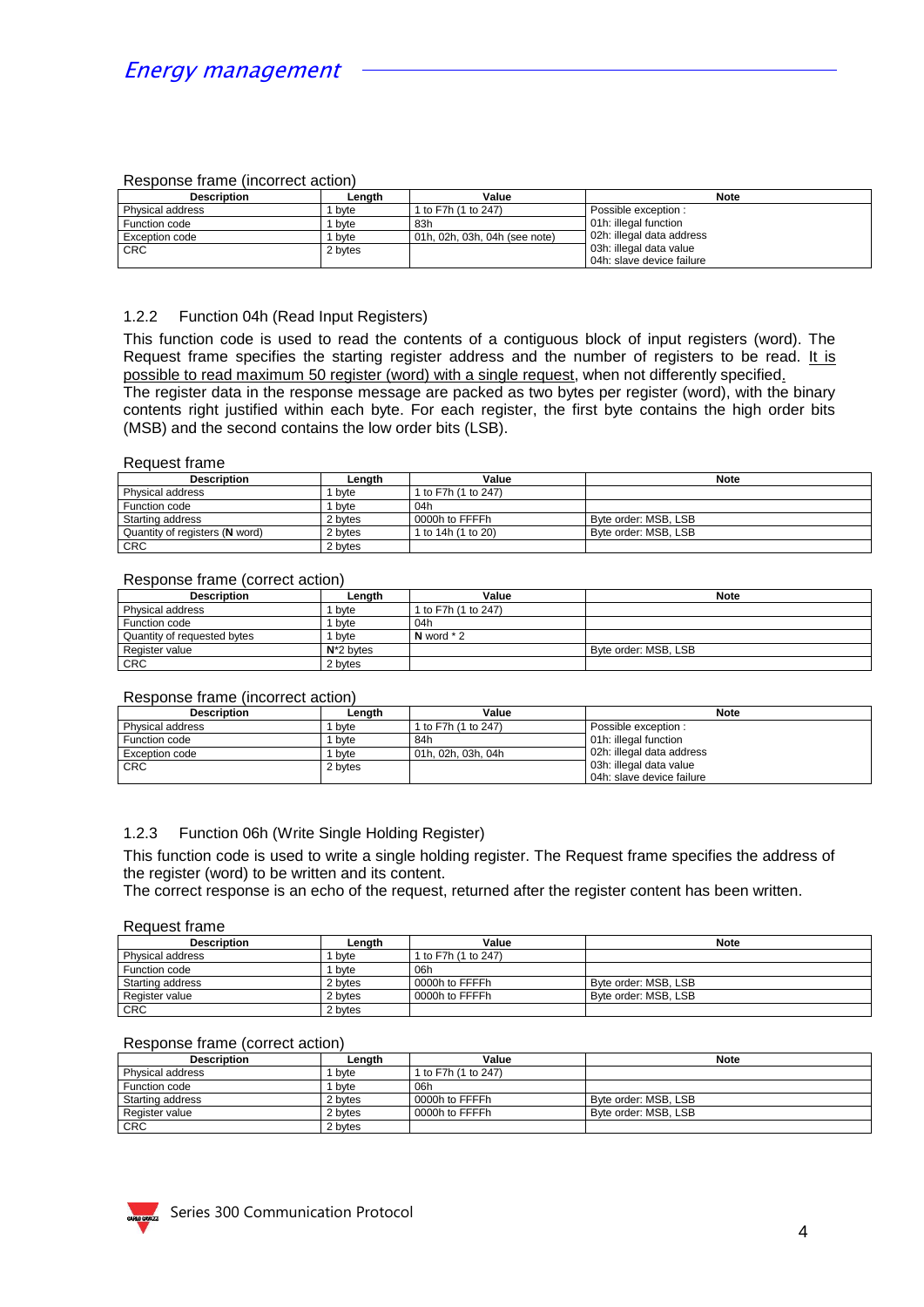#### Response frame (incorrect action)

| <b>Description</b>    | Lenath  | Value               | <b>Note</b>               |
|-----------------------|---------|---------------------|---------------------------|
| Physical address      | byte    | 1 to F7h (1 to 247) | Possible exception :      |
| Function code         | byte    | 86h                 | 01h: illegal function     |
| <b>Exception code</b> | byte    | 01h, 02h, 03h, 04h  | 02h: illegal data address |
| <b>CRC</b>            | 2 bytes |                     | 03h: illegal data value   |
|                       |         |                     | 04h: slave device failure |

#### <span id="page-4-0"></span>1.2.4 Function 08h (Diagnostic with sub-function code 00h)

MODBUS function 08h provides a series of tests to check the communication system between a client (Master) device and a server (Slave), or to check various internal error conditions in a server. EM/ET300 Series supports only 0000h sub-function code (Return Query Data). With this sub-function the data passed in the request data field is to be returned (looped back) in the response. The entire response message should be identical to the request.

#### Request frame

| Description      | Length        | Value               | <b>Note</b>          |
|------------------|---------------|---------------------|----------------------|
| Physical address | bvte          | 1 to F7h (1 to 247) |                      |
| Function code    | byte          | 08h                 |                      |
| Sub-function     | 2 bytes       | 0000h               |                      |
| Data (N word)    | $N^*$ 2 bytes | Data                | Byte order: MSB, LSB |
| <b>CRC</b>       | 2 bytes       |                     |                      |

#### Response frame (correct action)

| <b>Description</b> | Lenath       | Value            | <b>Note</b>          |
|--------------------|--------------|------------------|----------------------|
| Physical address   | bvte         | to F7 (1 to 247) |                      |
| Function code      | bvte         | 08h              |                      |
| Sub-function       | 2 bytes      | 0000h            |                      |
| Data (N word)      | $N$ *2 bytes | Data             | Byte order: MSB, LSB |
| <b>CRC</b>         | 2 bytes      |                  |                      |

#### Response frame (incorrect action)

| <b>Description</b>    | Lenath  | Value               | <b>Note</b>               |
|-----------------------|---------|---------------------|---------------------------|
| Physical address      | byte    | I to F7h (1 to 247) | Possible exception :      |
| Function code         | byte    | 88h                 | 01h: illegal function     |
| <b>Exception code</b> | bvte    | 01h. 02h. 03h. 04h  | 02h: illegal data address |
| <b>CRC</b>            | 2 bytes |                     | 03h: illegal data value   |
|                       |         |                     | 04h: slave device failure |

#### <span id="page-4-1"></span>1.2.5 Broadcast mode

In broadcast mode the master can send a request (command) to all the slaves. No response is returned to broadcast requests sent by the master. It is possible to send the broadcast message only with function code 06h using address 00h.

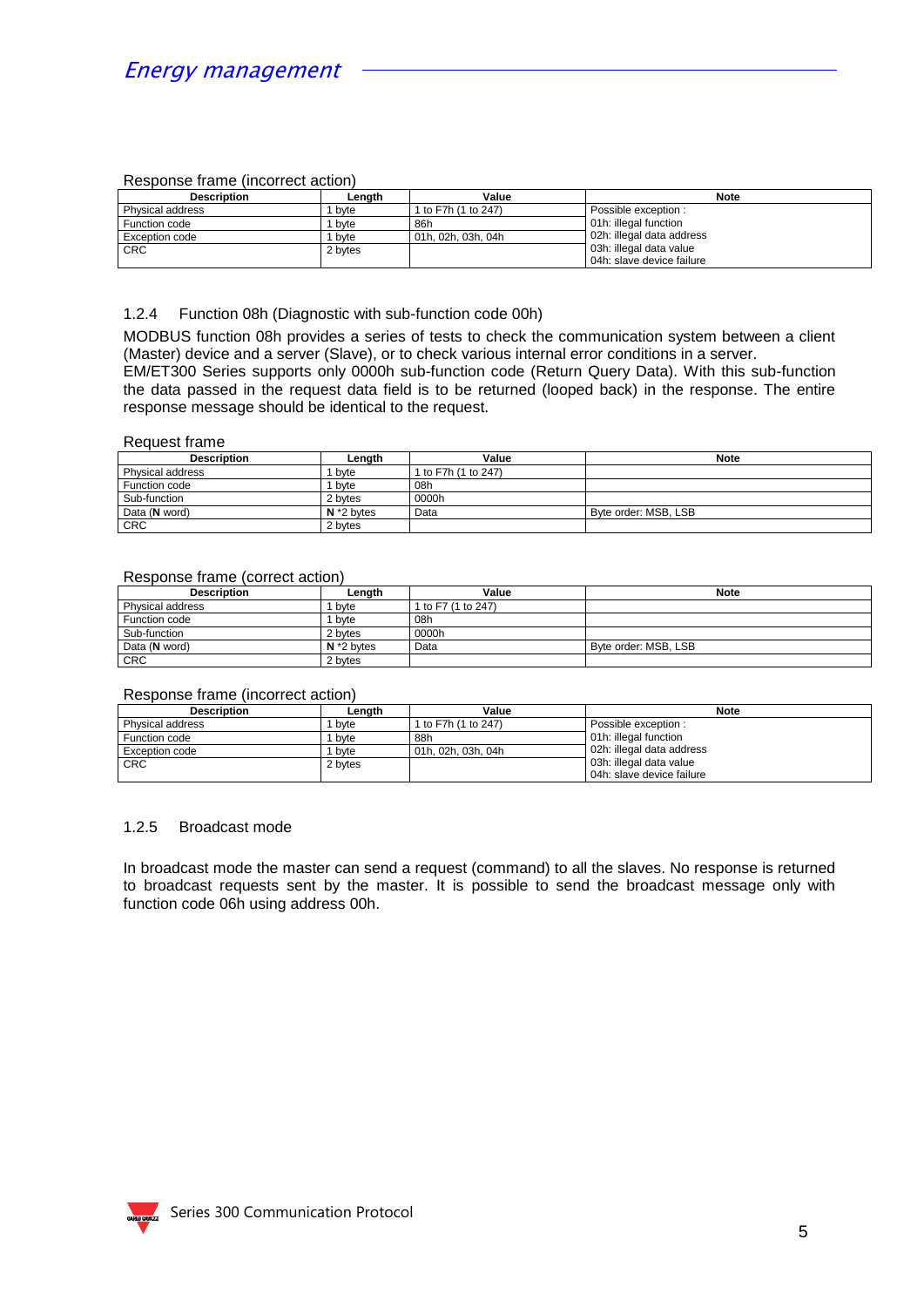#### <span id="page-5-0"></span>**1.3 Application notes**

#### <span id="page-5-1"></span>1.3.1 RS485 general considerations

- 1. To avoid errors due to the signal reflections or line coupling, it is necessary to terminate the bus at the beginning (master side, if not already embedded, by inserting a 120 ohm 1/2W 5% resistor between line B and A) and at the end (in EM/ET SERIES interface by connecting the terminal Awith the terminal T in the last instrument.
- 2. The network termination is necessary even in case of point-to-point connection and/or of short distances.
- 3. For connections longer than 1000m or if in the network there are more than 160 instruments (with 1/5 unit load as used in EM/ET300 SERIES interface), a signal repeater is necessary.
- 4. For bus connection it is suggested to use an AWG24 balanced pair cable and to add a third wire for GND connection. If a shielded cable is used, connect the shield to GND.
- 5. The GND should be connected to ground only at the host side.
- 6. If an instrument does not answer within the "max answering time", it is necessary to repeat the query. If the instrument does not answer after 2 or 3 consecutive queries, it is to be considered as not connected, faulty or reached with a wrong address. The same consideration is valid in case of CRC errors or incomplete response frames.

#### <span id="page-5-2"></span>1.3.2 MODBUS timing



Fig. 1 : 2-wire timing diagram

| Timing characteristics of reading function:            | ms       |
|--------------------------------------------------------|----------|
| T response: Max answering time                         | 500 ms   |
| T response: Typical answering time                     | 40 ms    |
| T delay: Minimum time before a new query               | 3.5 char |
| T null: Max interruption time during the request frame | 2.5 char |

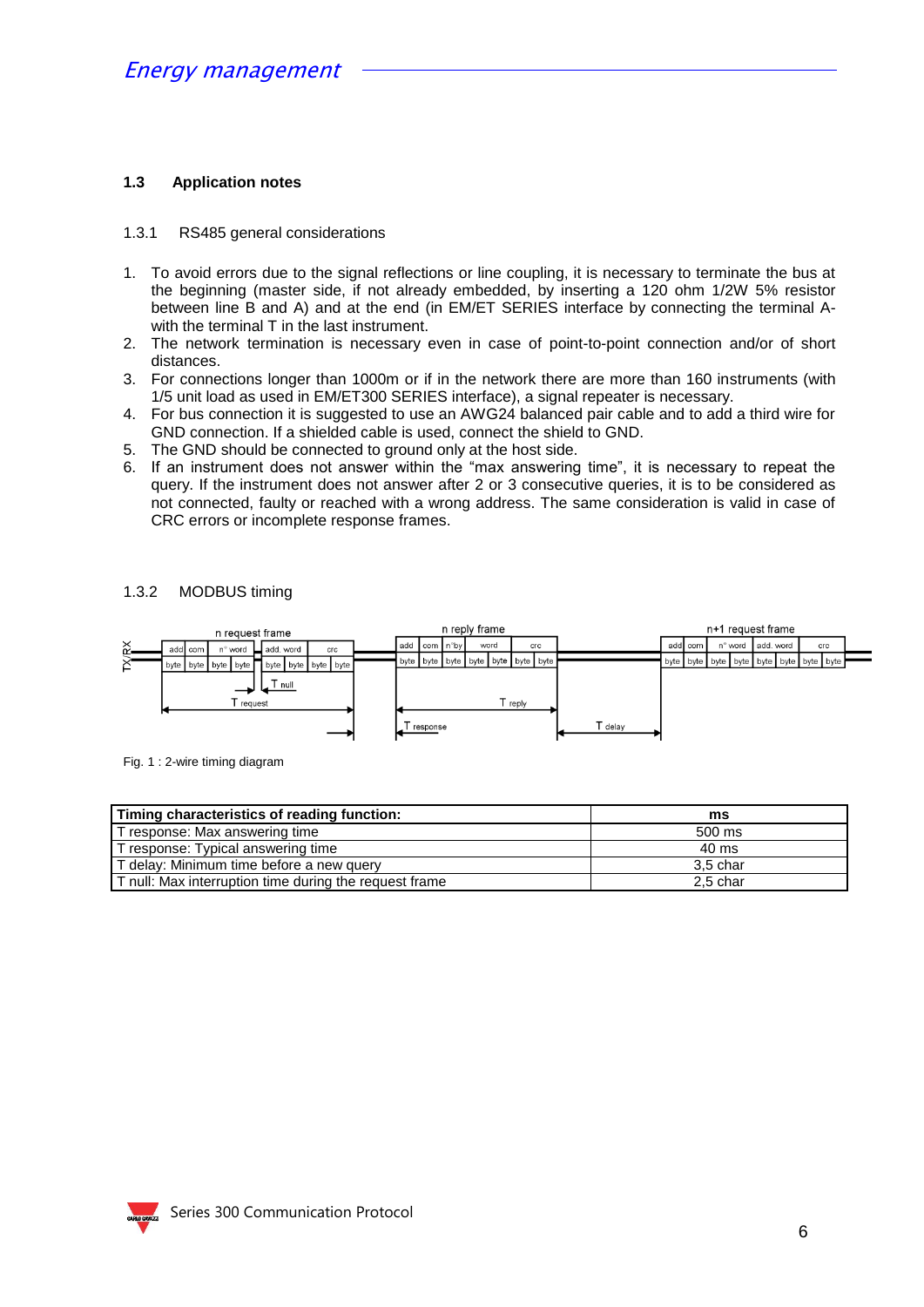# **2 TABLES**

#### <span id="page-6-1"></span><span id="page-6-0"></span>**2.1 Data format representation In Carlo Gavazzi instruments**

The variables are represented by integers or floating numbers, with 2's complement notation in case of "signed" format, using the following:

| Format             | <b>IEC data type</b> | <b>Description</b>              | <b>Bits</b> | Range                                            |
|--------------------|----------------------|---------------------------------|-------------|--------------------------------------------------|
| INT <sub>16</sub>  | INT                  | Integer                         | 16          | -3276832767                                      |
| UINT <sub>16</sub> | <b>UINT</b>          | Unsigned integer                | 16          | 0.65535                                          |
| INT32              | <b>DINT</b>          | Double integer                  | -32         | $-2^{31}$<br>$\cdot \cdot 2^{31}$                |
| UINT32             | udint                | Unsigned double integer         | -32         | $0.2^{32} - 1$                                   |
| UINT64             | ULINT                | Unsigned long integer           | 64          | $0 \cdot 2^{64} - 1$                             |
| IEEE754 SP         |                      | Single-precision floating-point | -32         | $-(1+[1-2^{-23}])\times2^{127}$ 2 <sup>128</sup> |

For all the formats the byte order (inside the single word) is MSB->LSB. In INT32, UINT32 and UINT64 formats, the word order is LSW-> MSW.

#### <span id="page-6-2"></span>**2.2 Geometric representation**

According to the signs of the power factor, the active power P and the reactive power Q, it is possible to obtain a geometric representation of the power vector, as indicated in the drawing below, according to EN 60253-23:



Fig. 2 : Geometric Representation

According to the measurement mode (easy connection or bidirectional), the following sign convention is used in EM/ET300 SERIES.

- Easy connection mode
	- $\circ$  I always  $>0$
	- $\circ$  P always  $>0$
	- o kWh always increasing (correspondent to Annex D option PFA)
	- o **kvarh increases only when Q>0**
	- o PF only with C and L (without sign) indication
- Bidirectional mode)
	- $\circ$  I < or > 0 (with indication of "-" sign)
	- $\circ$  P < or > 0 (with indication of "-" sign)
	- $\circ$  kWh+ increasing only when  $P > 0$  (correspondent to Annex D option PFB)
	- $\circ$  kWh- increasing only when  $P < 0$
	- $\circ$  kvarh+ increasing only when  $Q > 0$
	- $\circ$  kvarh- increasing only when  $Q < 0$
	- $\circ$  PF with  $\pm C$  or  $\pm L$  indication

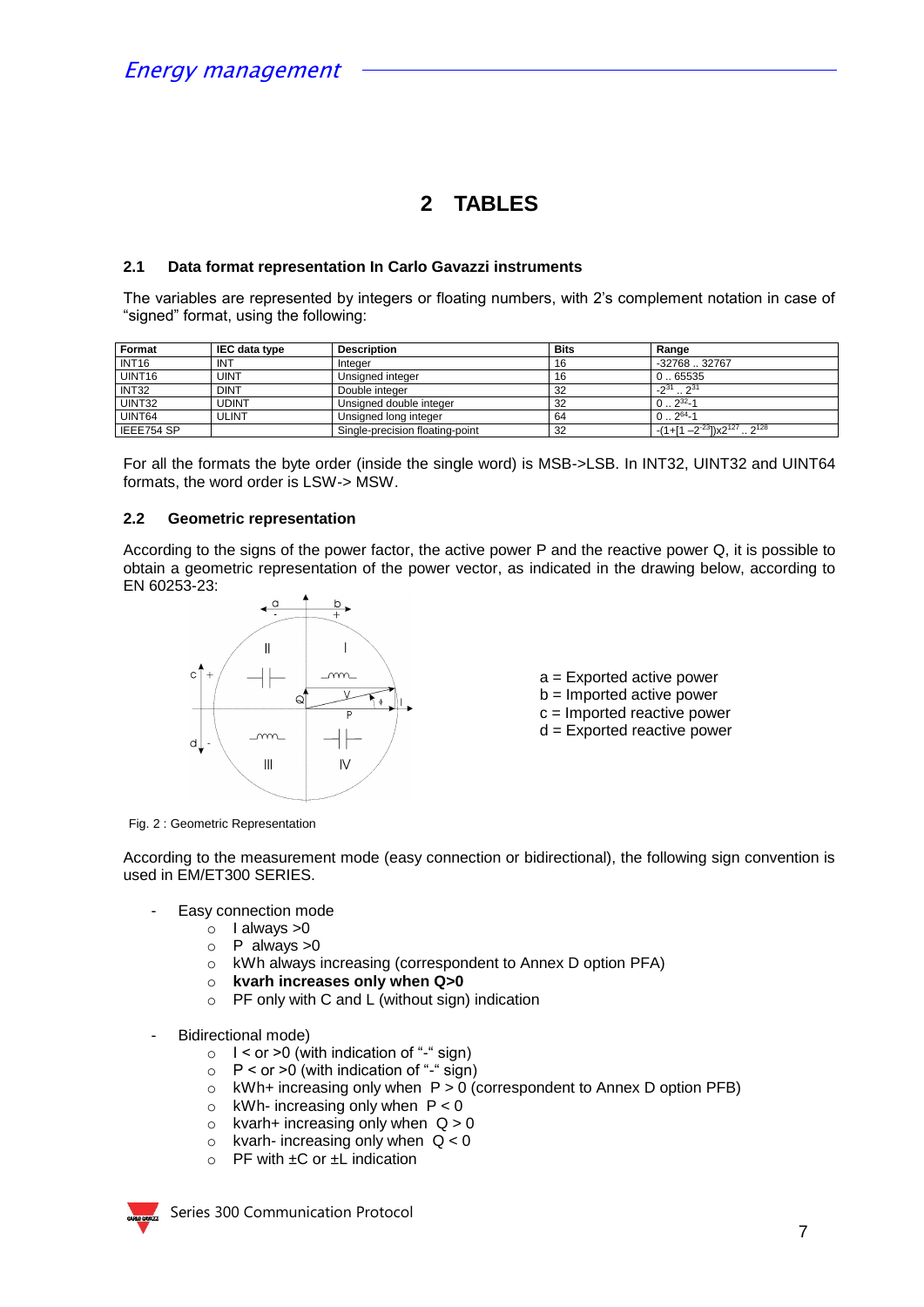| Application             | Real measurement | Displayed values               | Displayed energies                       | <b>Notes</b>                          |
|-------------------------|------------------|--------------------------------|------------------------------------------|---------------------------------------|
| Easy connection<br>Mode | Quadrant I       | A, W, var, L PF                | kWh increases<br>kvarh increases         | Measurement A or<br>PFA models        |
|                         | Quadrant II      | A, W, -var, C PF               | kWh increases<br>kvarh does not increase | Measurement A or<br>PFA models        |
|                         | Quadrant III     | A, W, var, L PF                | kWh increases<br>kvarh increases         | Measurement A or<br>PFA models        |
|                         | Quadrant IV      | A, W, -var, C PF               | kWh increases<br>kvarh does not increase | Measurement A or<br><b>PFA</b> models |
| Bidirectional<br>Mode   | Quadrant I       | A, W, var, +L PF               | kWh+ increases<br>kvarh+ increases       | Measurement B or<br>PFB models        |
|                         | Quadrant II      | $-A$ , $-W$ , $+var$ , $-C$ PF | kWh-increases<br>kvarh+ increases        | Measurement B or<br><b>PFB</b> models |
|                         | Quadrant III     | $-A$ , $-W$ , $-var$ , $-L$ PF | kWh-increases<br>kvarh-increases         | Measurement B or<br>PFB models        |
|                         | Quadrant IV      | A, W, -var, $+C$ PF            | kWh+ increases<br>kvarh-increases        | Measurement B or<br>PFB models        |

#### <span id="page-7-0"></span>**2.3 Maximum and minimum electrical values in EM/ET300 SERIES**

The maximum electrical input values are reported in the following table. If the input is above the maximum value the display shows "EEE".

Table 2.1-1

|      | AV5 input                                   |           | AV6 input                                   | AV2 input |           |           |
|------|---------------------------------------------|-----------|---------------------------------------------|-----------|-----------|-----------|
|      | Max value                                   | Min value | Max value                                   | Min value | Max value | Min value |
| VL-N | 485V                                        |           | 150V                                        |           | 299V      |           |
| VL-L | 840V                                        |           | 260V                                        |           | 518V      |           |
| A    | 6,5A<br>(displ. value = $6.5$ A x CT ratio) | 0         | 6,5A<br>(displ. value = $6.5$ A x CT ratio) |           | 78A       |           |
| VT   | 1000                                        |           | 1000                                        |           |           |           |
| СT   | 1000                                        |           | 1000                                        |           |           |           |

Note: The product (CT ratio)x(VT ratio) shall be automatically limited to prevent overflow of kW indication on the meter (max power = 9999 kW).

The overflow indication "EEE" is displayed when the MSB value of the relevant variable is 7FFFFFFFh (word order FFFF 7FFF).

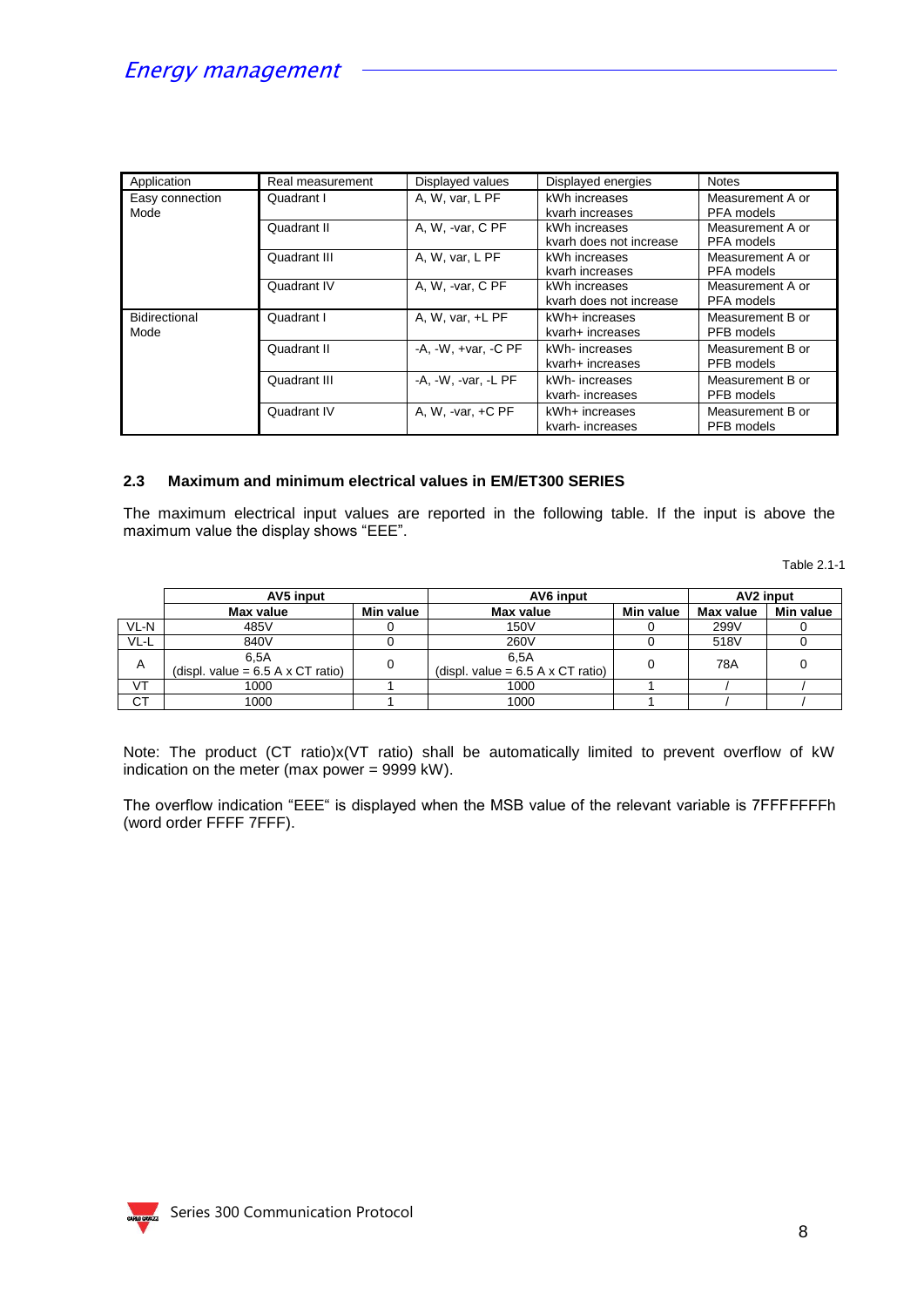#### <span id="page-8-0"></span>**2.4 Instantaneous variables and meters (grouped by variable type)**

|                |          |                         | <b>MODBUS:</b> read only mode with functions code 03 and 04 |                   | Table 2.4-1                                                                                                                    |
|----------------|----------|-------------------------|-------------------------------------------------------------|-------------------|--------------------------------------------------------------------------------------------------------------------------------|
| <b>Modicom</b> | Physical | Length                  | <b>VARIABLE</b>                                             | Data              | <b>Notes</b>                                                                                                                   |
| address        | address  | (words)                 | <b>ENG. UNIT</b>                                            | Format            |                                                                                                                                |
| 300001         | 0000h    | 2                       | $V L1-N$                                                    | <b>INT32</b>      |                                                                                                                                |
| 300003         | 0002h    | $\overline{c}$          | $V$ L <sub>2</sub> -N                                       | INT32             |                                                                                                                                |
| 300005         | 0004h    | $\overline{c}$          | V L3-N                                                      | INT32             |                                                                                                                                |
| 300007         | 0006h    | 2                       | <b>VL1-L2</b>                                               | INT32             | Value weight: Volt*10                                                                                                          |
| 300009         | 0008h    | $\overline{c}$          | $V$ L <sub>2</sub> -L <sub>3</sub>                          | INT32             |                                                                                                                                |
| 300011         | 000Ah    | 2                       | $V$ L <sub>3</sub> -L <sub>1</sub>                          | <b>INT32</b>      |                                                                                                                                |
| 300013         | 000Ch    | 2                       | AL1                                                         | INT32             |                                                                                                                                |
| 300015         | 000Eh    | $\overline{2}$          | AL <sub>2</sub>                                             | <b>INT32</b>      | Value weight: Ampere*1000                                                                                                      |
| 300017         | 0010h    | 2                       | AL3                                                         | <b>INT32</b>      |                                                                                                                                |
| 300019         | 0012h    | $\overline{\mathbf{c}}$ | kW <sub>L1</sub>                                            | <b>INT32</b>      |                                                                                                                                |
| 300021         | 0014h    | $\overline{2}$          | kW <sub>L2</sub>                                            | INT32             | Value weight: Watt*10                                                                                                          |
| 300023         | 0016h    | $\overline{2}$          | kW L3                                                       | INT32             |                                                                                                                                |
| 300025         | 0018h    | 2                       | kVAL1                                                       | INT32             |                                                                                                                                |
| 300027         | 001Ah    | $\overline{c}$          | kVAL <sub>2</sub>                                           | INT32             | Value weight: VA*10                                                                                                            |
| 300029         | 001Ch    | $\overline{\mathbf{c}}$ | kVAL3                                                       | INT32             |                                                                                                                                |
| 300031         | 001Eh    | $\overline{c}$          | kvar L1                                                     | INT32             |                                                                                                                                |
| 300033         | 0020h    | $\overline{2}$          | kvar L2                                                     | INT32             | Value weight: var*10                                                                                                           |
| 300035         | 0022h    | 2                       | kvar L3                                                     | <b>INT32</b>      |                                                                                                                                |
| 300037         | 0024h    | 2                       | V L-N sys                                                   | INT32             |                                                                                                                                |
| 300039         | 0026h    | 2                       | V L-L sys                                                   | <b>INT32</b>      | Value weight: Volt*10                                                                                                          |
| 300041         | 0028h    | 2                       | kW sys                                                      | INT32             | Value weight: Watt*10                                                                                                          |
| 300043         | 002Ah    | 2                       | kVA sys                                                     | <b>INT32</b>      | Value weight: VA*10                                                                                                            |
| 300045         | 002Ch    | $\overline{\mathbf{c}}$ | kvar sys                                                    | INT32             | Value weight: var*10                                                                                                           |
| 300047         | 002Eh    | $\mathbf{1}$            | PF <sub>L1</sub>                                            | <b>INT16</b>      | Negative values correspond to exported active                                                                                  |
| 300048         | 002Fh    | $\mathbf{1}$            | PF <sub>L2</sub>                                            | <b>INT16</b>      | power, positive values correspond to imported                                                                                  |
| 300049         | 0030h    | 1                       | PF <sub>L3</sub>                                            | INT <sub>16</sub> | active power.                                                                                                                  |
| 300050         | 0031h    | $\mathbf{1}$            | PF sys                                                      | INT16             | Value weight: PF*1000                                                                                                          |
|                |          |                         |                                                             |                   | The value -1 corresponds to L1-L3-L2                                                                                           |
| 300051         | 0032h    | $\mathbf{1}$            | Phase sequence                                              | <b>INT16</b>      | sequence, the value 0 corresponds to L1-L2-<br>L3 sequence. The phase sequence value is<br>meaningful only in a 3-phase system |
| 300052         | 0033h    | 1                       | <b>Hz</b>                                                   | <b>INT16</b>      | Value weight: Hz*10                                                                                                            |
| 300053         | 0034h    | 2                       | kWh (+) TOT                                                 | INT32             | Value weight: kWh*10                                                                                                           |
| 300055         | 0036h    | $\overline{2}$          | Kvarh (+) TOT                                               | INT32             | Value weight: kvarh*10                                                                                                         |
| 300057         | 0038h    | $\overline{\mathbf{c}}$ | kW dmd                                                      | <b>INT32</b>      | Value weight: Watt*10                                                                                                          |
| 300059         | 003Ah    | 2                       | kW dmd peak                                                 | <b>INT32</b>      | Value weight: Watt*10                                                                                                          |
| 300061         | 003Ch    | 2                       | kWh (+) PARTIAL                                             | INT32             | Value weight: kWh*10                                                                                                           |
| 300063         | 003Eh    | 2                       | Kvarh (+) PARTIAL                                           | INT32             | Value weight: kvarh*10                                                                                                         |
| 300065         | 0040h    | 2                       | kWh (+) L1                                                  | <b>INT32</b>      | Value weight: kWh*10                                                                                                           |
| 300067         | 0042h    | 2                       | kWh (+) L2                                                  | INT32             | Value weight: kWh*10                                                                                                           |
| 300069         | 0044h    | $\overline{c}$          | kWh (+) L3                                                  | <b>INT32</b>      | Value weight: kWh*10                                                                                                           |
| 300071         | 0046h    | 2                       | kWh (+) t1                                                  | INT32             | Value weight: kWh*10                                                                                                           |
| 300073         | 0048h    | $\overline{\mathbf{2}}$ | kWh (+) t2                                                  | INT32             | Value weight: kWh*10                                                                                                           |
| 300075         | 004Ah    | 2                       | $kWh (+) t3$                                                | INT32             | Not available, value = 0                                                                                                       |
| 300077         | 004Ch    | $\overline{2}$          | kWh (+) t4                                                  | INT32             | Not available, value = 0                                                                                                       |
| 300079         | 004Eh    | $\overline{\mathbf{c}}$ | kWh (-) TOT                                                 | INT32             | Value weight: kWh*10                                                                                                           |
| 300081         | 0050h    | 2                       | kvarh (-) TOT                                               | INT32             | Value weight: kvarh*10                                                                                                         |
| 300083         | 0052h    | 2                       | kWh (-) PARTIAL                                             | INT32             | Not available, value $=0$                                                                                                      |
| 300085         | 0054h    | 2                       | Kvarh (-) PARTIAL                                           | INT32             | Not available, value $=0$                                                                                                      |
| 300087         | 0056h    | $\overline{2}$          | kVAh TOT                                                    | INT32             | Not available, value $=0$                                                                                                      |
| 300089         | 0058h    | $\mathbf{2}$            | <b>kVAh PARTIAL</b>                                         | INT32             | Not available, value $=0$                                                                                                      |
| 300091         | 005Ah    | $\overline{2}$          | Run hour meter                                              | INT32             | Value weight: hours*100, only ET series and<br>EM330                                                                           |
| 300093         | 005Ch    | $\mathbf{2}$            | Run hour meter kWh (-)                                      | INT32             | Not available, value $=0$                                                                                                      |
| 300095         | 005Eh    | $\mathbf{2}$            | n.a.                                                        | INT32             | Not available, value $=0$                                                                                                      |
| 300097         | 0060h    | $\overline{2}$          | kWh (-) L1                                                  | INT32             | Value weight: kWh*10, only ET series                                                                                           |
| 300099         | 0062h    | $\overline{2}$          | kWh (-) L2                                                  | INT32             | Value weight: kWh*10, only ET series                                                                                           |
| 300101         | 0064h    | 2                       | kWh (-) L3                                                  | INT32             | Value weight: kWh*10, only ET series                                                                                           |
| 300103         | 0066h    | $\mathbf{2}$            | $kWh (+) t5$                                                | INT32             | Not available, value =0                                                                                                        |
| 300105         | 0068h    | $\overline{2}$          | $kWh (+)$ t <sub>6</sub>                                    | INT32             | Not available, value $=0$                                                                                                      |
| 300107         | 006Ah    | $\overline{2}$          | $kWh (+) t7$                                                | INT32             | Not available, value $=0$                                                                                                      |
| 300109         | 006Ch    | 2                       | kWh (+) t8                                                  | INT32             | Not available, value $=0$                                                                                                      |
| 300111         | 006Eh    | $\overline{2}$          | n.a.                                                        | INT32             | Not available, value $=0$                                                                                                      |
| 300113         | 0070h    | 2                       | n.a.                                                        | INT32             | Not available, value $=0$                                                                                                      |
| 300115         | 0072h    | $\overline{2}$          | n.a.                                                        | INT32             | Not available, value $=0$                                                                                                      |
| 300117         | 0074h    | $\mathbf{2}$            | n.a.                                                        | INT32             | Not available, value $=0$                                                                                                      |
| 300119         | 0076h    | $\mathbf{2}$            | n.a.                                                        | INT32             | Not available, value $=0$                                                                                                      |
| 300121         | 0078h    | $\overline{2}$          | n.a.                                                        | INT32             | Not available, value $=0$                                                                                                      |
| 300123         | 007Ah    | 2                       | n.a.                                                        | INT <sub>32</sub> | Not available, value $=0$                                                                                                      |

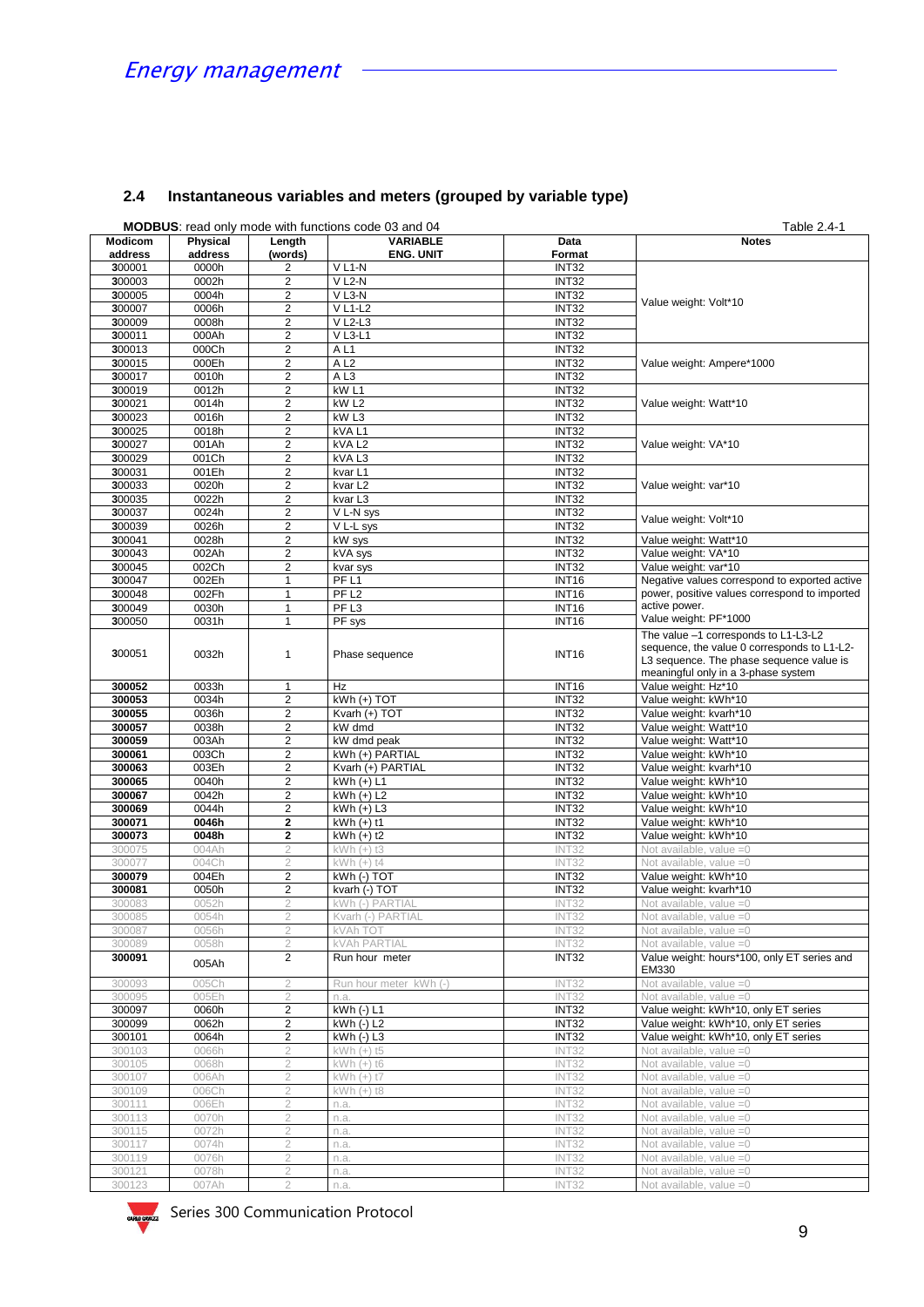| 300125 | 007Ch |   | n.a.                 | INT <sub>32</sub> | Not available, value $=0$                                                          |
|--------|-------|---|----------------------|-------------------|------------------------------------------------------------------------------------|
| 300127 | 007Eh |   | n.a.                 | INT32             | Not available, value $=0$                                                          |
| 300129 | 0080h |   | n.a.                 | INT32             | Not available, value $=0$                                                          |
| 300131 | 0082h |   | THD A L1             | INT32             | Value weight: %*100, not available                                                 |
| 300133 | 0084h |   | THD A L <sub>2</sub> | INT32             | Value weight: %*100, not available                                                 |
| 300135 | 0086h |   | THD A L3             | INT32             | Value weight: %*100, not available                                                 |
| 300137 | 0088h |   | THD V L-N svs        | INT32             | Value weight: %*100, not available                                                 |
| 300139 | 008Ah |   | THD V L1-N           | INT32             | Value weight: %*100, not available                                                 |
| 300141 | 008Ch |   | THD V L2-N           | INT32             | Value weight: %*100, not available                                                 |
| 300143 | 008Eh |   | THD V L3-N           | INT32             | Value weight: %*100, not available                                                 |
| 300145 | 0090h |   | THD V L-L sys        | INT32             | Not available, value $=0$                                                          |
| 300147 | 0092h |   | <b>THD V L1-L2</b>   | INT32             | Not available, value $=0$                                                          |
| 300149 | 0094h |   | <b>THD V L2-L3</b>   | INT32             | Not available, value $=0$                                                          |
| 300151 | 0096h |   | THD V L3-L1          | INT32             | Not available, value $=0$                                                          |
| 300153 | 0098h | 2 | An                   | INT32             | Value weight: Ampere*1000, only ET series<br>and EM330 (other cases: value = $0$ ) |

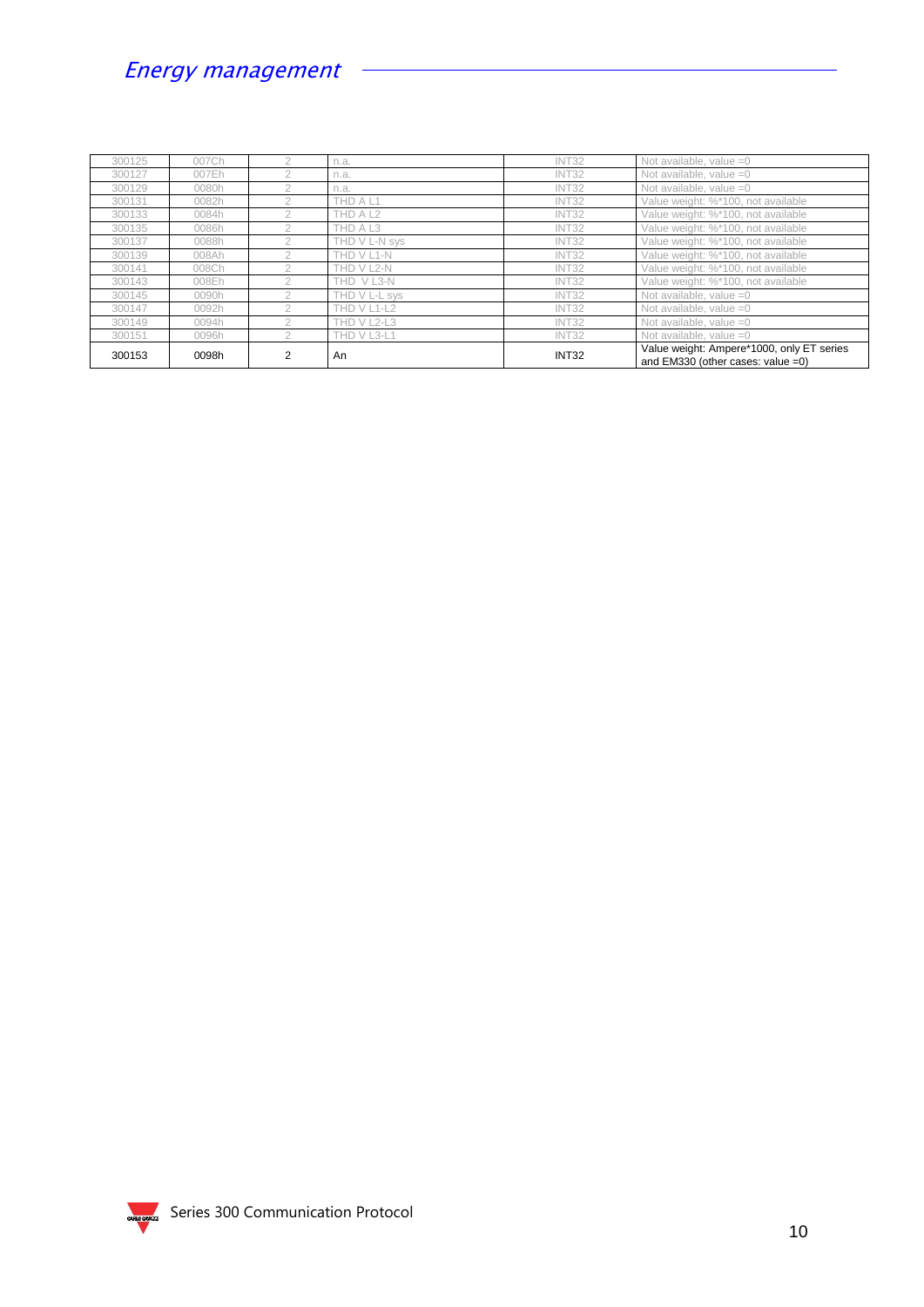### <span id="page-10-0"></span>**Instantaneous variables and meters (grouped by phase)**

f,

| <b>MODBUS:</b> read only mode with functions code 03 and 04 |  |  |  |
|-------------------------------------------------------------|--|--|--|
|                                                             |  |  |  |

|         |          |                         | <b>MODBUS:</b> read only mode with functions code 03 and 04 |                              | Table 0-1                                            |
|---------|----------|-------------------------|-------------------------------------------------------------|------------------------------|------------------------------------------------------|
| Modicom | Physical | Length                  | <b>VARIABLE</b>                                             | Data                         | <b>Notes</b>                                         |
| address | address  | (words)                 | <b>ENG. UNIT</b>                                            | Format                       |                                                      |
|         |          |                         |                                                             | <b>System variables</b>      |                                                      |
| 300249  | 00F6h    | 2                       | Run hour meter kWh (-                                       | INT32                        | Value weight: Ampere*1000                            |
| 300249  |          | $\overline{2}$          | Αn                                                          | INT32                        | Value weight: Ampere*1000, only ET series            |
|         | 00F8h    |                         |                                                             |                              | and EM330 (other cases: value = $0$ )                |
| 300251  | 00FAh    | $\overline{2}$          | THD V L-N sys                                               | INT32                        | Value weight: %*100, not available                   |
| 300253  | 00FCh    | $\overline{2}$          | THD V L-L sys                                               | INT32                        | Value weight: %*100, not available                   |
| 300255  |          | $\overline{2}$          | Run hour meter                                              | INT32                        |                                                      |
|         | 00FEh    |                         |                                                             |                              | Value weight: hours*100, only ET series and<br>EM330 |
|         |          |                         |                                                             |                              |                                                      |
| 300257  | 0100h    | $\overline{2}$          | n.a.                                                        | INT32                        | Not available, value $=0$                            |
| 300259  | 0102h    | $\overline{2}$          | V L-N sys                                                   | INT32                        | Value weight: Volt*10                                |
| 300261  | 0104h    | $\overline{\mathbf{c}}$ | V L-L sys                                                   | INT32                        | Value weight: Volt*10                                |
| 300263  | 0106h    | 2                       | kW sys                                                      | INT32                        | Value weight: Watt*10                                |
| 300265  | 0108h    | $\overline{\mathbf{c}}$ | kVA sys                                                     | INT32                        | Value weight: VA*10                                  |
| 300267  | 010Ah    | $\overline{\mathbf{c}}$ | kvar sys                                                    | INT32                        | Value weight: var*10                                 |
| 300269  | 010Ch    | $\overline{2}$          | PF sys                                                      | INT32                        | (*) Value weight: PF*1000                            |
|         |          | $\overline{2}$          |                                                             | INT32                        | The value -1 corresponds to L1-L3-L2                 |
|         |          |                         |                                                             |                              | sequence, the value 0 corresponds to L1-L2-          |
| 300271  | 010Eh    |                         | Phase sequence                                              |                              | L3 sequence. The phase sequence value is             |
|         |          |                         |                                                             |                              | meaningful only in a 3-phase system                  |
| 300273  | 0110h    | $\overline{2}$          | Hz                                                          | INT32                        | Value weight: Hz*10                                  |
|         |          |                         |                                                             |                              |                                                      |
|         |          |                         |                                                             | Total energies and dmd power |                                                      |
| 300275  | 0112h    | $\overline{2}$          | kWh (+) TOT                                                 | INT32                        | Value weight: kWh*10                                 |
| 300277  | 0114h    | 2                       | Kvarh (+) TOT                                               | INT32                        | Value weight: kvarh*10                               |
| 300279  | 0116h    | $\overline{2}$          | kWh (-) TOT                                                 | INT32                        | Value weight: kWh*10                                 |
| 300281  | 0118h    | $\overline{\mathbf{c}}$ | kvarh (-) TOT                                               | INT32                        | Value weight: kvarh*10                               |
| 300283  | 011Ah    | $\overline{2}$          | kW dmd                                                      | INT32                        | Value weight: Watt*10                                |
| 300285  | 011Ch    | 2                       | kW dmd peak                                                 | INT32                        | Value weight: Watt*10                                |
|         |          |                         |                                                             | Phase 1 variables            |                                                      |
| 300287  | 011Eh    | 2                       | <b>VL1-L2</b>                                               | INT32                        | Value weight: Volt*10                                |
| 300289  | 0120h    | 2                       | $V L1-N$                                                    | INT32                        | Value weight: Volt*10                                |
| 300291  | 0122h    |                         |                                                             | INT32                        |                                                      |
|         |          | $\overline{\mathbf{c}}$ | AL1                                                         |                              | Value weight: Ampere*1000                            |
| 300293  | 0124h    | $\overline{\mathbf{c}}$ | kW <sub>L1</sub>                                            | INT32                        | Value weight: Watt*10                                |
| 300295  | 0126h    | $\overline{2}$          | kVAL1                                                       | INT32                        | Value weight: VA*10                                  |
| 300297  | 0128h    | $\overline{c}$          | kvar L1                                                     | INT32                        | Value weight: var*10                                 |
| 300299  | 012Ah    | $\overline{2}$          | PF <sub>L1</sub>                                            | INT32                        | (*) Value weight: PF*1000                            |
|         |          |                         |                                                             | Phase 2 variables            |                                                      |
| 300301  | 012Ch    | $\overline{2}$          | $V$ L <sub>2</sub> -L <sub>3</sub>                          | INT32                        | Value weight: Volt*10                                |
| 300303  | 012Eh    | 2                       | $V$ L <sub>2</sub> -N                                       | INT32                        | Value weight: Volt*10                                |
| 300305  | 0130h    | $\overline{2}$          | A <sub>L2</sub>                                             | INT32                        | Value weight: Ampere*1000                            |
| 300307  | 0132h    | $\overline{2}$          | kW L2                                                       | INT32                        | Value weight: Watt*10                                |
|         | 0134h    |                         | kVAL <sub>2</sub>                                           | INT32                        | Value weight: VA*10                                  |
| 300309  |          | $\overline{2}$          |                                                             |                              |                                                      |
| 300311  | 0136h    | 2                       | kvar L <sub>2</sub>                                         | INT32                        | Value weight: var*10                                 |
| 300313  | 0138h    | $\overline{2}$          | PF <sub>L2</sub>                                            | INT32                        | (*) Value weight: PF*1000                            |
|         |          |                         |                                                             | Phase 3 variables            |                                                      |
| 300315  | 013Ah    | 2                       | $V$ L <sub>3</sub> -L <sub>1</sub>                          | INT32                        | Value weight: Volt*10                                |
| 300317  | 013Ch    | $\overline{2}$          | $V$ L <sub>3</sub> -N                                       | INT32                        | Value weight: Volt*10                                |
| 300319  | 013Eh    | $\overline{\mathbf{c}}$ | A L3                                                        | INT32                        | Value weight: Ampere*1000                            |
| 300321  | 0140h    | $\overline{2}$          | kW <sub>L3</sub>                                            | INT32                        | Value weight: Watt*10                                |
| 300323  | 0142h    | $\overline{2}$          | kVAL <sub>3</sub>                                           | INT32                        | Value weight: VA*10                                  |
| 300325  | 0144h    | $\overline{2}$          | kvar L3                                                     | INT32                        | Value weight: var*10                                 |
| 300327  | 0146h    | $\overline{c}$          | PF <sub>L3</sub>                                            | INT32                        | (*) Value weight: PF*1000                            |
|         |          |                         |                                                             | Other energies               |                                                      |
| 300329  | 0148h    | $\overline{c}$          | kWh (+) PARTIAL                                             | INT32                        | Value weight: kWh*10                                 |
|         |          |                         |                                                             |                              |                                                      |
| 300331  | 014Ah    | 2                       | Kvarh (+) PARTIAL                                           | INT32                        | Value weight: kvarh*10                               |
| 300333  | 014Ch    | 2                       | $kWh (+) L1$                                                | INT32                        | Value weight: kWh*10                                 |
| 300335  | 014Eh    | $\overline{\mathbf{c}}$ | kWh (+) L2                                                  | INT32                        | Value weight: kWh*10                                 |
| 300337  | 0150h    | $\overline{\mathbf{c}}$ | kWh (+) L3                                                  | INT32                        | Value weight: kWh*10                                 |
| 300339  | 0152h    | $\overline{\mathbf{c}}$ | kWh (+) t1                                                  | INT32                        | Value weight: kWh*10                                 |
| 300341  | 0154h    | $\overline{2}$          | kWh (+) t2                                                  | INT32                        | Value weight: kWh*10                                 |
| 300343  | 0156h    | $\mathbf{2}$            | kWh (+) t3                                                  | INT32                        | Not available, value $=0$                            |
| 300345  | 0158h    | $\mathbf{2}$            | $kWh (+) t4$                                                | INT32                        | Not available, value $=0$                            |
| 300347  |          |                         | kWh (-) PARTIAL                                             |                              | Not available, value $=0$                            |
|         | 015Ah    | 2                       |                                                             | INT32                        |                                                      |
| 300349  | 015Ch    | $\mathbf{2}$            | Kvarh (-) PARTIAL                                           | INT32                        | Not available, value $=0$                            |
| 300351  | 015Eh    | 2                       | kVAh TOT                                                    | INT32                        | Not available, value $=0$                            |
| 300353  | 0160h    | $\overline{2}$          | <b>kVAh PARTIAL</b>                                         | INT32                        | Not available, value $=0$                            |
| 300355  | 0162h    | $\mathbf{2}$            | n.a.                                                        | INT32                        | Not available, value $=0$                            |
| 300357  | 0164h    | $\mathbf{2}$            | n.a.                                                        | INT32                        | Not available, value $=0$                            |
| 300359  | 0166h    | $\overline{2}$          | n.a.                                                        | INT32                        | Not available, value $=0$                            |
| 300361  | 0168h    | 2                       | n.a.                                                        | INT32                        | Not available, value $=0$                            |
| 300363  | 016Ah    | $\mathbf{2}$            | n.a.                                                        | INT32                        | Not available, value $=0$                            |

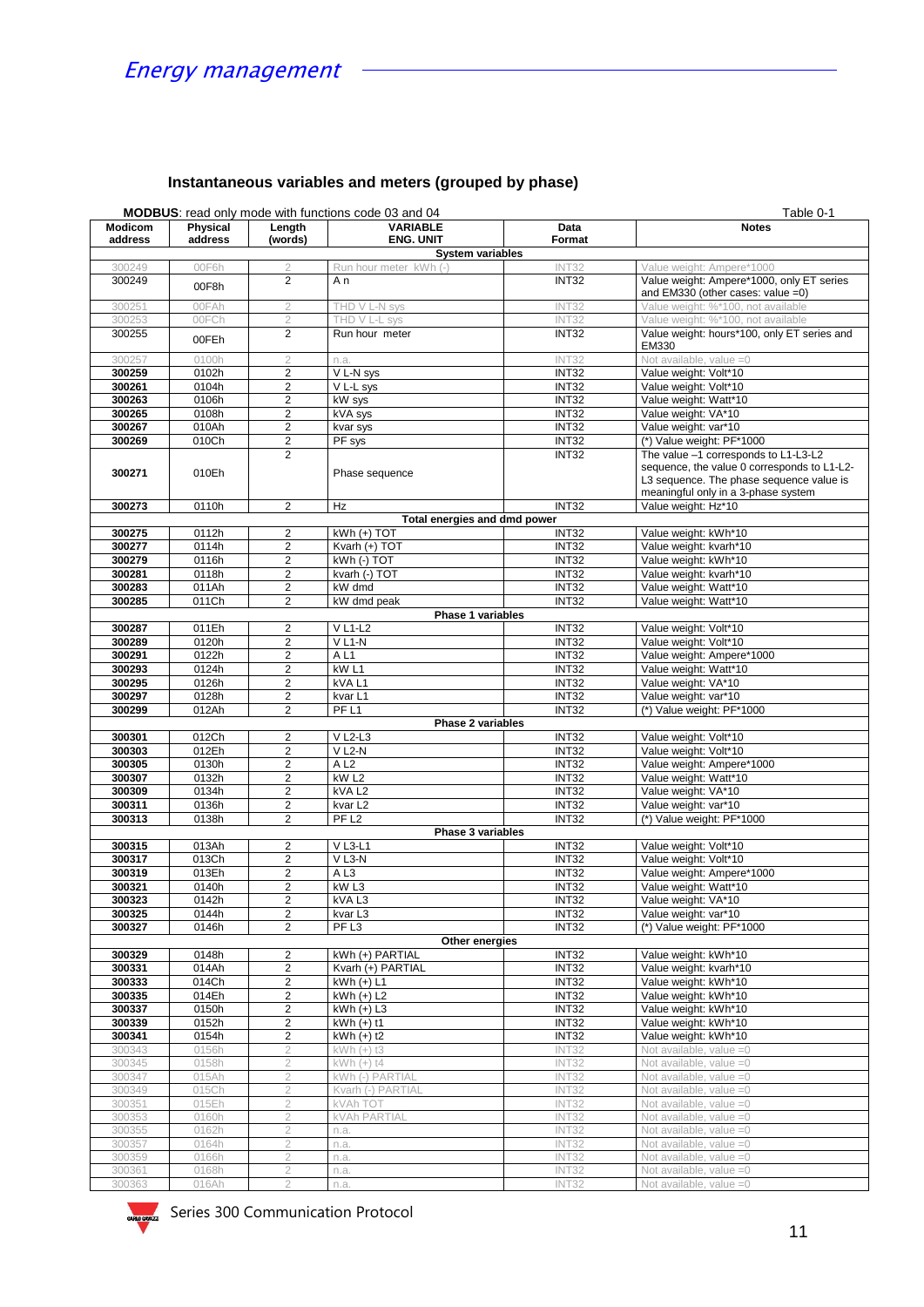| 300365 | 016Ch | 2              | kWh (-) L1         | INT32                          | Value weight: kWh*10, only ET series |
|--------|-------|----------------|--------------------|--------------------------------|--------------------------------------|
| 300367 | 016Eh | $\overline{2}$ | kWh (-) L2         | INT32                          | Value weight: kWh*10, only ET series |
| 300369 | 0170h | $\overline{2}$ | kWh (-) L3         | INT32                          | Value weight: kWh*10, only ET series |
| 300371 | 0172h | $\overline{2}$ | $kWh (+) t5$       | INT32                          | Not available, value $=0$            |
| 300373 | 0174h | $\overline{2}$ | $kWh (+)$ t $6$    | INT32                          | Not available, value $=0$            |
| 300375 | 0176h | $\overline{2}$ | $kWh (+) t7$       | INT32                          | Not available, value $=0$            |
| 300377 | 0178h | $\mathbf{2}$   | $kWh (+) t8$       | INT32                          | Not available, value $=0$            |
| 300379 | 017Ah | $\overline{2}$ | n.a.               | INT32                          | Not available, value $=0$            |
| 300381 | 017Ch | $\overline{2}$ | n.a.               | INT32                          | Not available, value $=0$            |
| 300383 | 017Eh | $\overline{2}$ | n.a.               | INT32                          | Not available, value $=0$            |
|        |       |                |                    | <b>Other Phase 1 variables</b> |                                      |
| 300385 | 0180h | 2              | THD A L1           | INT32                          | Value weight: %*100, not available   |
| 300387 | 0182h | $\mathbf{2}$   | THD V L1-N         | INT32                          | Value weight: %*100, not available   |
| 300389 | 0184h | $\overline{2}$ | THD V L1-L2        | <b>INT32</b>                   | Value weight: %*100, not available   |
| 300391 | 0186h | $\overline{2}$ | n.a.               | INT32                          | Not available, value $=0$            |
| 300393 | 0188h | $\overline{2}$ | n.a.               | INT32                          | Not available, value $=0$            |
| 300395 | 018Ah | $\overline{2}$ | n.a.               | INT32                          | Not available, value $=0$            |
| 300397 | 018Ch | $\overline{2}$ | n.a.               | INT32                          | Not available, value $=0$            |
| 300399 | 018Eh | $\mathbf{2}$   | n.a.               | INT32                          | Not available, value $=0$            |
| 300401 | 0190h | $\overline{2}$ | n.a.               | INT32                          | Not available, value $=0$            |
|        |       |                |                    | <b>Other Phase 2 variables</b> |                                      |
| 300403 | 0192h | $\overline{2}$ | THD A L2           | INT32                          | Value weight: %*100, not available   |
| 300405 | 0194h | $\overline{2}$ | THD V L2-N         | INT32                          | Value weight: %*100, not available   |
| 300407 | 0196h | $\overline{2}$ | <b>THD V L2-L3</b> | INT32                          | Not available, value $=0$            |
| 300409 | 0198h | $\overline{2}$ | n.a.               | INT32                          | Not available, value $=0$            |
| 300411 | 019Ah | $\overline{2}$ | n.a.               | INT32                          | Not available, value $=0$            |
| 300413 | 019Ch | $\overline{2}$ | n.a.               | INT32                          | Not available, value $=0$            |
| 300415 | 019Eh | $\overline{2}$ | n.a.               | INT32                          | Not available, value $=0$            |
| 300417 | 01A0h | $\overline{2}$ | n.a.               | INT32                          | Not available, value $=0$            |
| 300419 | 01A2h | $\overline{2}$ | n.a.               | INT32                          | Not available, value $=0$            |
|        |       |                |                    | Other Phase 3 variables        |                                      |
| 300421 | 01A4h | $\overline{2}$ | THD A L3           | INT32                          | Value weight: %*100, not available   |
| 300423 | 01A6h | $\mathbf{2}$   | THD V L3-N         | INT32                          | Value weight: %*100, not available   |
| 300425 | 01A8h | $\overline{2}$ | THD V L3-L1        | INT32                          | Not available, value $=0$            |
| 300427 | 01AAh | $\overline{2}$ | n.a.               | INT32                          | Not available, value $=0$            |
| 300429 | 01ACh | $\overline{2}$ | n.a.               | INT32                          | Not available, value $=0$            |
| 300431 | 01AEh | $\overline{2}$ | n.a.               | INT32                          | Not available, value $=0$            |
| 300433 | 01B0h | $\overline{2}$ | n.a.               | INT32                          | Not available, value $=0$            |
| 300435 | 01B2h | $\mathbf{2}$   | n.a.               | INT32                          | Not available, value $=0$            |
| 300437 | 01B4h | $\overline{2}$ | n.a.               | INT32                          | Not available, value $=0$            |

Note \*: Negative values correspond to exported active power, positive values correspond to imported active power.

Note Table 2.4-1 and 2.5-1 are equivalent and includes a copy of the same variable values.

**Note** For meters that support also 1-phase and 2-phase systems, the values relevant to phase 2 and 3 can still be read with a valid value, equal to 0

**Programming parameter note**: reading values in addresses not specified in the below tables returns an illegal data address exception.

#### <span id="page-11-0"></span>**2.5 Firmware version and revision code**

| <b>MODBUS:</b> | d only mode with functions code 03 and 04 limited to a word at a time<br>read | Table 2.5 |          |      |       |  |
|----------------|-------------------------------------------------------------------------------|-----------|----------|------|-------|--|
| odicom         | <b>Physical</b>                                                               | Lenath    | VARIABLE | Data | Notes |  |

| Modicom | Physical | Length  | VARIABLE       | Data       | Notes                                                    |
|---------|----------|---------|----------------|------------|----------------------------------------------------------|
| address | address  | (words) | . UNIT<br>ENG. | ™ormat     |                                                          |
| 30077'  | 0302h    |         | Version code   | UINT<br>16 | "В".<br>Value=0: Version "A".<br>Version<br>etc.<br>$=1$ |
| 300772  | 0303h    |         | Revision code  | UINT<br>16 | Value=0: Revision "0" etc.                               |

#### <span id="page-11-1"></span>**2.6 Carlo Gavazzi Controls identification code**

|  |  | <b>MODBUS:</b> read only mode with functions code 03 and 04 limited to a word at a time |  | ⊺able 2 |
|--|--|-----------------------------------------------------------------------------------------|--|---------|
|  |  |                                                                                         |  |         |

| <b>Modicom</b> | <b>Physical</b> | ∟ength  | VARIABLE               | Data    | <b>Notes</b>    |
|----------------|-----------------|---------|------------------------|---------|-----------------|
| address        | address         | (words) | <b>ENG. UNIT</b>       | Format  |                 |
| 300012         | 000Bh           |         | Carlo Gavazzi Controls | UINT 16 | See table 2.7-2 |
|                |                 |         | identification code    |         |                 |

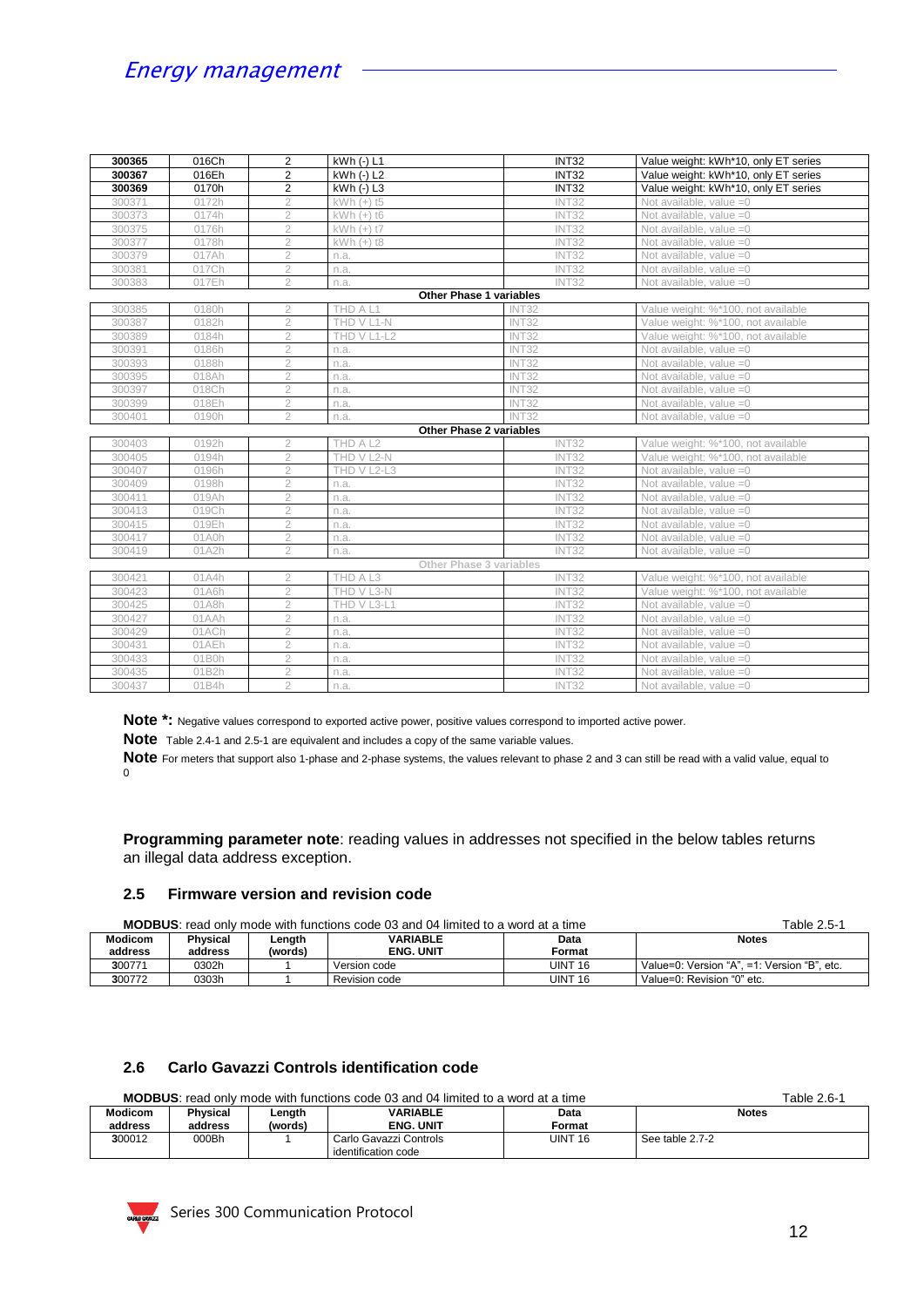Table 2.7-2

| Complete item number                                                        | <b>CG</b> identification code |
|-----------------------------------------------------------------------------|-------------------------------|
| EM330-DIN AV5 3 L S1 X                                                      | 332                           |
| EM330-DIN AV5 3 L S1 PF A                                                   | 332                           |
| EM330-DIN AV5 3 L S1 PF B                                                   | 332                           |
| EM330-DIN AV5 3 H S1 X                                                      | 332                           |
| EM330-DIN AV5 3 H S1 PF A                                                   | 332                           |
| EM330-DIN AV5 3 H S1 PF B                                                   | 332                           |
| EM330-DIN AV6 3 L S1 X                                                      | 331                           |
| EM330-DIN AV6 3 L S1 PF A                                                   | 331                           |
| EM330-DIN AV6 3 L S1 PF B                                                   | 331                           |
| EM330-DIN AV6 3 H S1 X                                                      | 331                           |
| EM330-DIN AV6 3 H S1 PF A                                                   | 331                           |
| <b>EM330-DIN AV6 3 H S1 PF B</b>                                            | 331                           |
| EM331-DIN.AV5.3.H.OS.X                                                      | 355                           |
| ET330-DIN AV5 3 L S1 X                                                      | 335                           |
| ET330-DIN AV5 3 H S1 X                                                      | 335                           |
| ET330-DIN AV6 3 L S1 X                                                      | 336                           |
| ET330-DIN AV6 3 H S1 X                                                      | 336                           |
| EM340-DIN AV2 3 X S1 X<br>ENGINEERING SAMPLE ONLY (with MSW-LSW word order) | 340                           |
| EM340-DIN AV2 3 X S1 X                                                      | 341                           |
| EM340-DIN AV2 3 X S1 PF A                                                   | 341                           |
| EM340-DIN AV2 3 X S1 PF B                                                   | 341                           |
| EM341-DIN AV2 3 X OS X                                                      | 346                           |
| ET340-DIN AV2 3 X S1 X                                                      | 345                           |

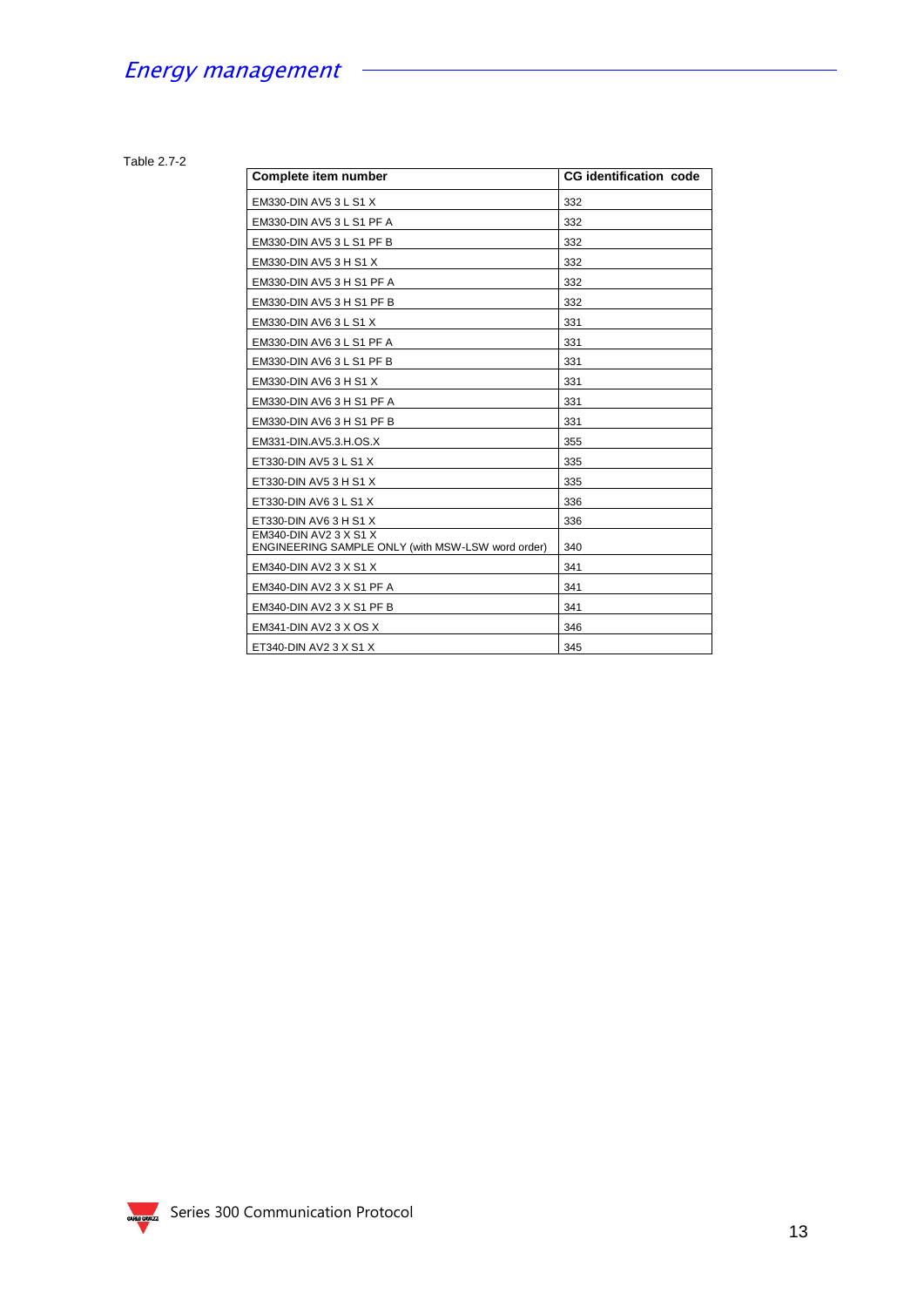#### <span id="page-13-0"></span>**2.7 Programming parameter tables**

#### <span id="page-13-1"></span>2.7.1 Password configuration menu

| <b>MODBUS:</b> read and write mode |                 |         |                  |                |                            |  |  |
|------------------------------------|-----------------|---------|------------------|----------------|----------------------------|--|--|
| <b>Modicom</b>                     | <b>Physical</b> | ∟ength  | <b>VARIABLE</b>  | Data           | <b>Notes</b>               |  |  |
| address                            | address         | (words) | <b>ENG. UNIT</b> | Format         |                            |  |  |
| 304097                             | 1000h           |         | PASSWORD         | <b>UINT 16</b> | Minimum valid value: 0d    |  |  |
|                                    |                 |         | (EM only)        |                | Maximum valid value: 9999d |  |  |
|                                    |                 |         |                  |                | In ET always 0.            |  |  |

#### <span id="page-13-2"></span>2.7.2 System configuration menu

**MODBUS:** read and write mode Table 2.8-2

|                |          |         |                  |         | .                                       |
|----------------|----------|---------|------------------|---------|-----------------------------------------|
| <b>Modicom</b> | Physical | Lenath  | VARIABLE         | Data    | <b>Notes</b>                            |
| address        | address  | (words) | <b>ENG. UNIT</b> | Format  |                                         |
| 304099         | 1002h    |         | Measuring system | UINT 16 | Value=0: "3Pn" (3-phase with neutral)   |
|                |          |         |                  |         | Value=1: "3P" (3-phase without neutral) |
|                |          |         |                  |         | Value=2: "2P" (2-phase with neutral)    |

#### <span id="page-13-3"></span>2.7.3 PT and CT configuration menu

|                | <b>MODBUS:</b> read and write mode | Table 2.7-3 |                           |                |                                     |
|----------------|------------------------------------|-------------|---------------------------|----------------|-------------------------------------|
| <b>Modicom</b> | Physical                           | Length      | VARIABLE                  | Data           | <b>Notes</b>                        |
| address        | address                            | (words)     | <b>ENG. UNIT</b>          | Format         |                                     |
| 304100         | 1003h                              |             | Current transformer ratio | <b>UINT 32</b> | Value min = $10$ (CT=1,0)           |
|                |                                    |             |                           |                | Value max = $10000$ (CT= $1000.0$ ) |
| 304102         | 1005h                              |             | Voltage transformer ratio | <b>UINT 32</b> | Value min = $10 (VT=1,0)$           |
|                |                                    |             |                           |                | Value max = $10000$ (VT= $1000.0$ ) |

#### **Important note:**

- The maximum (CT ratio)x(VT ratio) for AV5 model is 1057, for AV6 model is 3418.

#### <span id="page-13-4"></span>2.7.4 Dmd and pulse outs configuration menu

**MODBUS**: read and write mode **Table 2.7 Table 2.7** 

|                           | <b>MODDOJ.</b> ICAU ANU WIKE MOUC | i auit 4.7        |                                                          |                |                                                    |
|---------------------------|-----------------------------------|-------------------|----------------------------------------------------------|----------------|----------------------------------------------------|
| <b>Modicom</b><br>address | <b>Physical</b><br>address        | Length<br>(words) | VARIABLE<br><b>ENG. UNIT</b>                             | Data<br>Format | <b>Notes</b>                                       |
|                           | 1010h                             |                   | Integration time for dmd power<br>calculation            | <b>UINT 32</b> | Value $min = 1$<br>Value max = $30$                |
|                           | 1012h                             |                   | Ton (Ton time for pulse output<br>square wave)           | <b>UINT 32</b> | Value $min = 0$ (30ms)<br>Value max = $1$ (100 ms) |
|                           | 1020h                             |                   | kWh per pulse relevant to digital<br>out 1 (if existing) | <b>UINT 32</b> |                                                    |
|                           | 1022h                             |                   | kWh per pulse relevant to digital<br>out 2 (if existing) | <b>UINT 32</b> |                                                    |

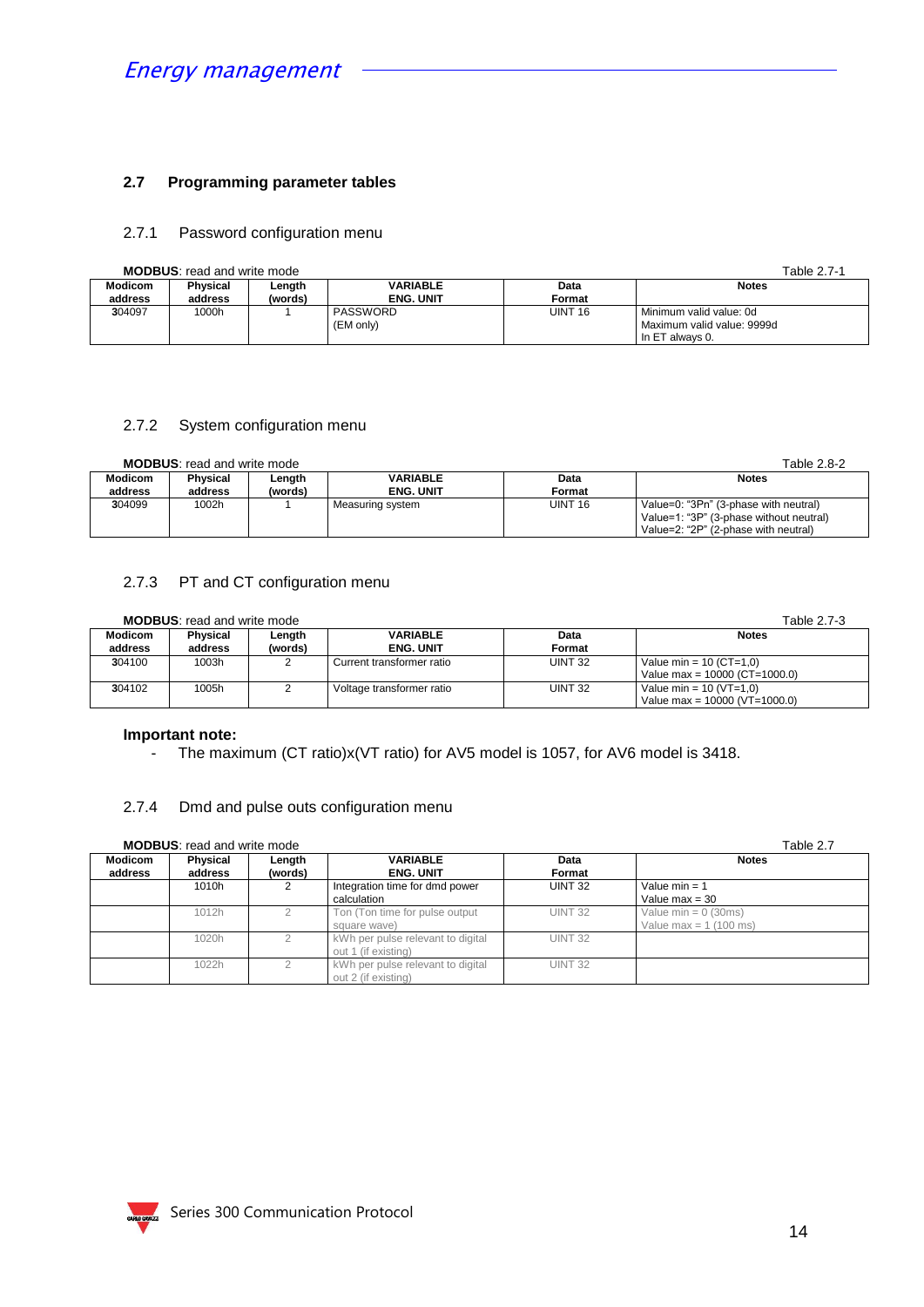#### <span id="page-14-0"></span>2.7.5 Other functions configuration menu

|                           | <b>MODBUS:</b> read and write mode |                   |                                                           | Table 2.7      |                                                                                                                                                                                                                                                                                                                                                                                                                                                                                                                                                |  |
|---------------------------|------------------------------------|-------------------|-----------------------------------------------------------|----------------|------------------------------------------------------------------------------------------------------------------------------------------------------------------------------------------------------------------------------------------------------------------------------------------------------------------------------------------------------------------------------------------------------------------------------------------------------------------------------------------------------------------------------------------------|--|
| <b>Modicom</b><br>address | Physical<br>address                | Length<br>(words) | <b>VARIABLE</b><br><b>ENG. UNIT</b>                       | Data<br>Format | <b>Notes</b>                                                                                                                                                                                                                                                                                                                                                                                                                                                                                                                                   |  |
| 304353                    | 1100h                              | 1                 | Display mode                                              | <b>UINT 16</b> | Value $min = 0$ (Full, default)<br>Value max = $1$ (Easy)<br>Any other value = Full                                                                                                                                                                                                                                                                                                                                                                                                                                                            |  |
| 304354                    | 1101h                              | $\mathbf{1}$      | Tariff management enabling                                | <b>UINT 16</b> | Value $min = 0$ (OFF)<br>Value max = $1$ (ON)<br>Any other value = OFF                                                                                                                                                                                                                                                                                                                                                                                                                                                                         |  |
| 304355                    | 1102h                              | $\mathbf{1}$      | Home page selection (EM only)                             | <b>UINT 16</b> | Value $min = 0$ (page 0, default)<br>Value max = $19$ (page 19)<br>Restrictions in case of display mode = Easy<br>Any other value = $page 0$<br>In ET always $= 0$                                                                                                                                                                                                                                                                                                                                                                             |  |
| 304356                    | 1103h                              | $\mathbf{1}$      | Measurement mode selection                                | <b>UINT 16</b> | Value min = $0(A)$<br>Value max = $1$ (B)<br>Any other value $= A$                                                                                                                                                                                                                                                                                                                                                                                                                                                                             |  |
| 304357                    | 1104h                              | $\mathbf{1}$      | Wrong connection (Installing help)<br>management enabling | <b>UINT 16</b> | Value $min = 0$ (ON)<br>Value max = $1$ (OFF)<br>Any other value $= ON$                                                                                                                                                                                                                                                                                                                                                                                                                                                                        |  |
| 304358                    | 1105h                              | $\mathbf{1}$      | Wrong connection (installing help)<br>status              | <b>UINT 16</b> | Bit $0 = 1$ means: Wrong voltage sequence<br>Bit $1 = 1$ means: Phase 1 inverted<br>Bit $2 = 1$ means: Phase 2 inverted<br>Bit $3 = 1$ means: Phase 3 inverted<br>Bit $4 = 1$ means: Phases 1 and 2 exchanged<br>Bit 5 = 1 means: Phases 1 and 3 exchanged<br>Bit 6 = 1 means: Phases 2 and 3 exchanged<br>Bit $7 = 1$ means: Phases 1, 2, 3 exchanged<br>In EM/ET330 only a bit at a time can be 1.<br>In EM/ET340 more bits can be 1.<br>In any case a sequence of wiring modifications<br>is needed until the wiring is correct (all bit=0) |  |
| 304359                    | 1106h                              | $\mathbf{1}$      | THD calculation enabling (EM330,<br>ET330 and ET340 only) | <b>UINT 16</b> | Value $min = 0$ (OFF)<br>Value $max = 1$ (ON) = DEFAULT<br>Any other value $=$ OFF                                                                                                                                                                                                                                                                                                                                                                                                                                                             |  |
| 304360                    | 1107h                              | 2                 | Secondary start-up current of the<br>run hour meter       | <b>UINT 32</b> | Value weight: Ampere*1000<br>Value $min = 10$<br>Value $max = 6000$<br>Default value = $10$<br>The primary start-up current shall be multiplied<br>by CT ratio.<br>Only in EM330, ET330, ET340.                                                                                                                                                                                                                                                                                                                                                |  |

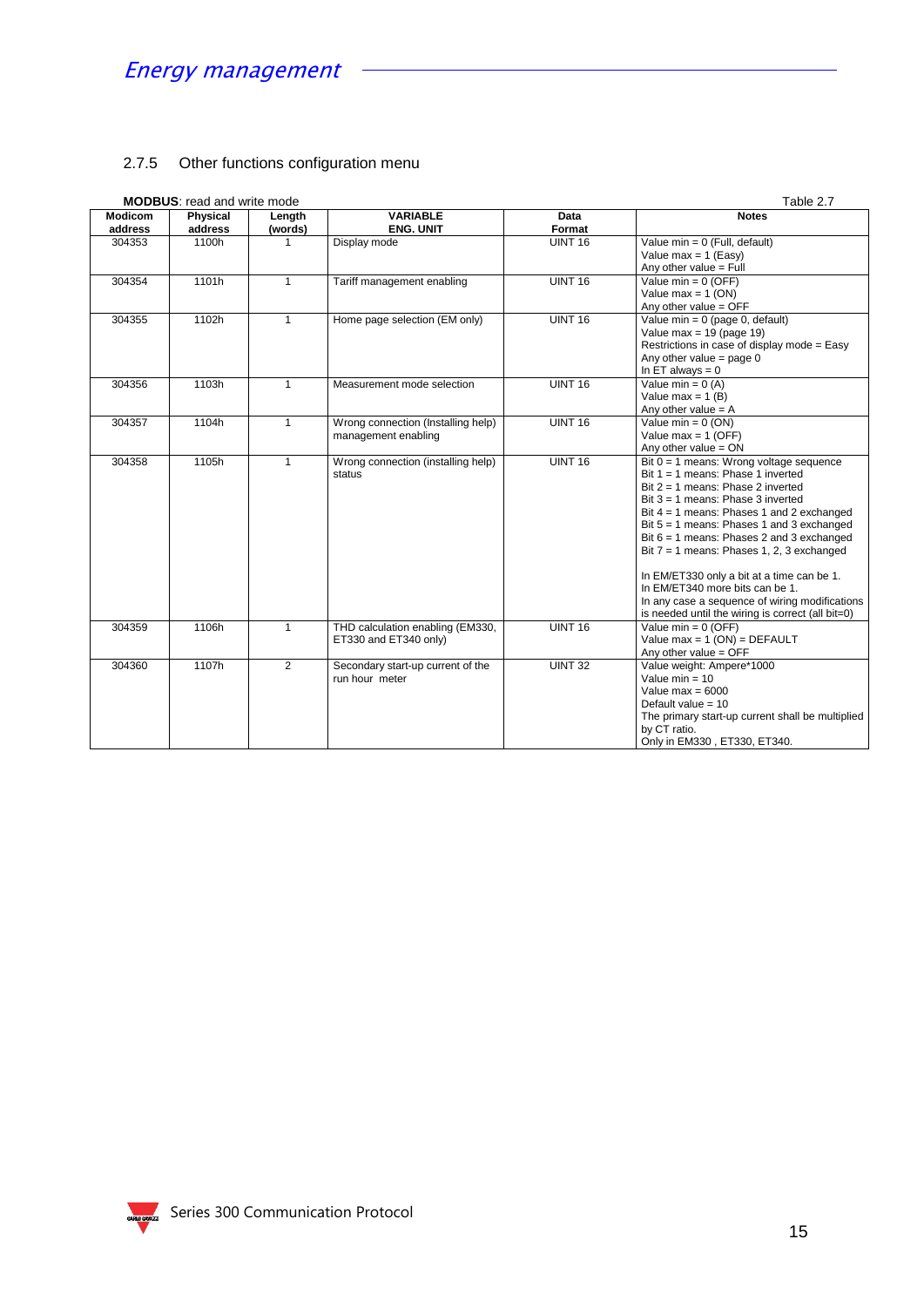#### <span id="page-15-0"></span>2.7.6 Active tariff selection

|                | <b>MODBUS:</b> read and write mode | Table 2.7 |                                    |                |                                               |
|----------------|------------------------------------|-----------|------------------------------------|----------------|-----------------------------------------------|
| <b>Modicom</b> | Physical                           | Length    | <b>VARIABLE</b>                    | Data           | <b>Notes</b>                                  |
| address        | address                            | (words)   | <b>ENG. UNIT</b>                   | Format         |                                               |
| 304609         | 1200h                              |           | Tariff mode selection (tariff      | <b>UINT 16</b> | Value $min = 0$ (via digital inputs)          |
|                |                                    |           | management via digital input or    |                | Value max = $1$ (via serial comm.)            |
|                |                                    |           | serial comm.)                      |                | Any other value $=$ via digital in.           |
| 304610         | 1201h                              |           | Tariff number selection via serial | <b>UINT 16</b> | Value $min = 1$ (tariff 1)                    |
|                |                                    |           | comm.                              |                | Value max = $2$ (tariff 2)                    |
|                |                                    |           |                                    |                | Any other value = tariff 1                    |
|                |                                    |           |                                    |                | If 1200h = 0 (tariff via digital input), this |
|                |                                    |           |                                    |                | parameter is "read only" mode                 |

#### <span id="page-15-1"></span>2.7.7 Serial port configuration menu

#### **MODBUS:** read and write mode Table 2.8-7

| $1$ university $1$ |          |         |                              |                |                                        |
|--------------------|----------|---------|------------------------------|----------------|----------------------------------------|
| <b>Modicom</b>     | Physical | Length  | VARIABLE                     | Data           | <b>Notes</b>                           |
| address            | address  | (words) | <b>ENG. UNIT</b>             | Format         |                                        |
| 308193             | 2000h    |         | RS485 instrument address     | <b>UINT 16</b> | Value $min = 1$ (default)              |
|                    |          |         |                              |                | Value max = $247$                      |
|                    |          |         |                              |                | Any other value $= 1$                  |
| 308194             | 2001h    |         | RS485 baud rate              | <b>UINT 16</b> | Value $1 = 9.6$ kbps (default)         |
|                    |          |         |                              |                | Value $2 = 19.2$ kbps                  |
|                    |          |         |                              |                | Value $3 = 38.4$ kbps                  |
|                    |          |         |                              |                | Value $4 = 57.6$ kbps                  |
|                    |          |         |                              |                | Value $5 = 115.2$ kbps                 |
|                    |          |         |                              |                | Any other value = $9.6$ kbps           |
| 308195             | 2002h    |         | RS485 parity                 | <b>UINT 16</b> | Value 1= no parity (default)           |
|                    |          |         |                              |                | Value $2 =$ even parity                |
|                    |          |         |                              |                | Any other value $=$ no parity          |
| 308196             | 2003h    |         | RS485 Stop bit               | <b>UINT 16</b> | Value $0 = 1$ stop bit                 |
|                    |          |         |                              |                | Value $1 = 1$ (default)                |
|                    |          |         |                              |                | Value $2 = 2$ (only if parity is even) |
|                    |          |         |                              |                | Any other value $=$ 1 stop bit         |
| 308197             | 2004h    |         | Max number of words readable | <b>UINT 16</b> | Value = $50$ (words), only reading     |
|                    |          |         | with a single Modbus request |                |                                        |

Note: The number of stop bits is fixed to "1" if parity is EVEN.

#### <span id="page-15-2"></span>2.7.8 Reset commands

|                           | <b>MODBUS:</b> read and write mode |                   |                                                                                                                       |                | Table 2.8-8                                                                                |
|---------------------------|------------------------------------|-------------------|-----------------------------------------------------------------------------------------------------------------------|----------------|--------------------------------------------------------------------------------------------|
| <b>Modicom</b><br>address | Physical<br>address                | Length<br>(words) | <b>VARIABLE</b><br><b>ENG. UNIT</b>                                                                                   | Data<br>Format | <b>Notes</b>                                                                               |
| 316385                    | 4000h                              |                   | Reset of all partial and tariff<br>meters, kWdmd and kWdmdm<br>peak (and run hour meter in<br>EM330, ET330 and ET340) | <b>UINT 16</b> | Value=0: reset done<br>Value=1: execute the command<br>All other values produce no effects |
| 316386                    | 4001h                              |                   | Reset of total energy meters (only<br>for non-MID versions, X option)                                                 | <b>UINT 16</b> | Value=0: reset done<br>Value=1: execute the command<br>All other values produce no effects |
| 316387                    | 4002h                              |                   | Reset of run hour meter (EM330,<br>ET330 and ET340)                                                                   | <b>UINT 16</b> | Value=0: reset done<br>Value=1: execute the command<br>All other values produce no effects |